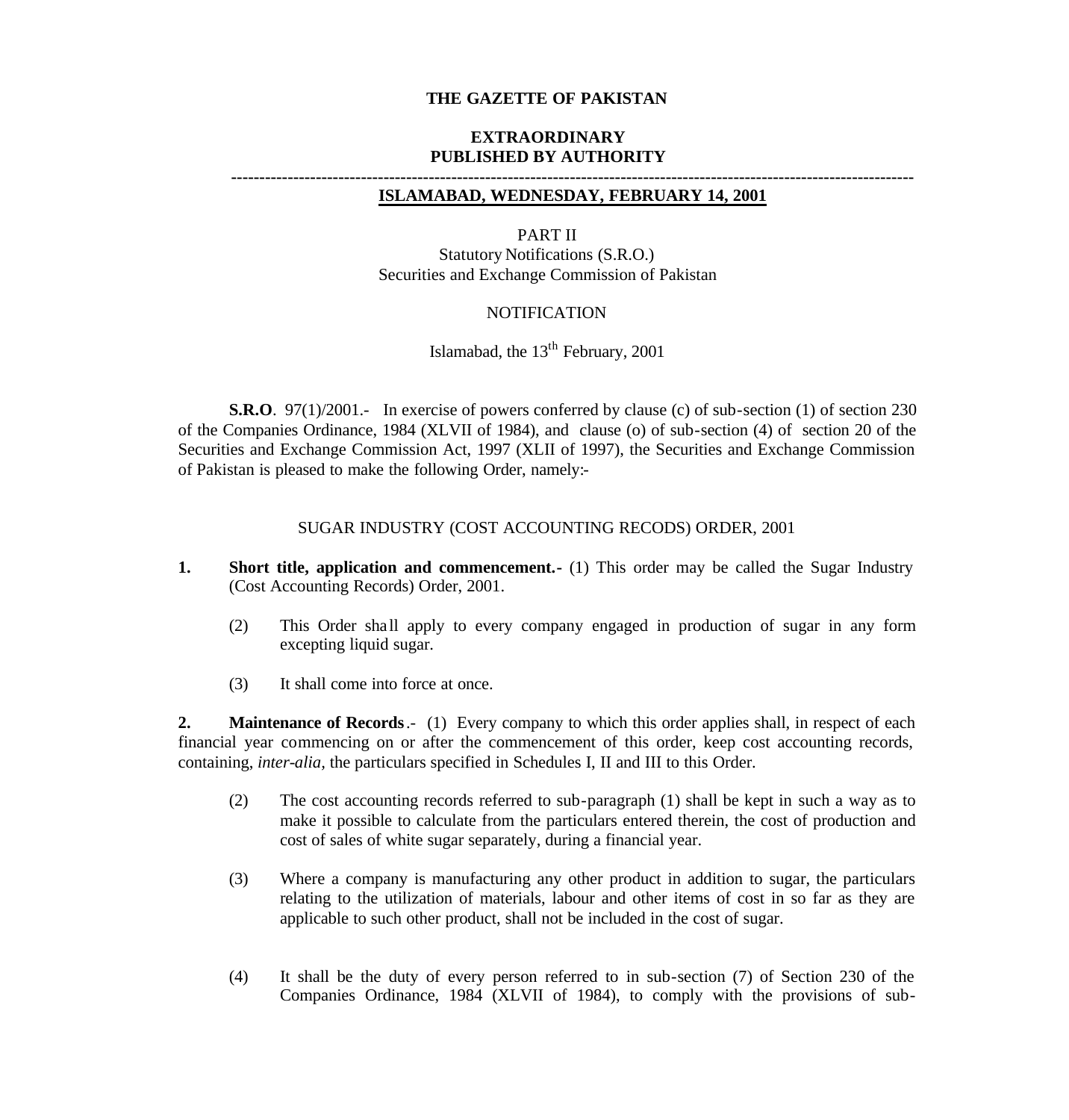paragraph (1), (2), (3), in the same manner as they are liable to maintain books of financial accounts required under Section 230 of the said Ordinance.

3, **Penalty**. -- If a Company contravenes the provisions of this order, such Company and every officer thereof referred to in sub-paragraph (4) of paragraph 2 shall be punishable under sub-section (7) of section 230 of the Companies Ordinance, 1984 (XLVII of 1984).

### **SCHEDULE I [See paragraph 2(1)])**

### **I. MATERIALS:**

### **(i) Direct Materials:**

- (a) Adequate records shall be maintained showing separately the quantity and cost of sugar-cane procured at the factory gate or other collection centers. Where sugar cane is grown in farms owned or taken on lease by the company, detailed records shall be maintained in a mill suitable proforma so as to enable computation of the cost of such sugar cane. The rate fixed by the Government from year to year adopted for pricing the sugar cane supplied by the sugar cane grower (growers) to the sugar shall be indicated in the cost records.
- (b) Where beet is used as raw material for the production of sugar, separate records shall be maintained on the lines similar to sugar-cane.
- (c) A separate proforma must be maintained to record sugar-cane and beet procurement expenses along with other related expenses. These expenses shall be separately determined.
- (d) All issues of materials shall be reconciled with figures shown in Annexure to Schedule III, or in any other form as near thereto as possible. Any losses or surpluses arising as a result of physical verification of inventories and adjustments thereof shall be clearly indicated in the cost records.
- (e) Record of purchase/supply through Indent by suppliers shall be maintained showing the rates at which the various quantities of materials are to be acquired. The records shall indicate principal features of each Indent particularly conditions relating to quantity, quality, price, period of delivery and discounts.
- (f) If the quantity and value of materials consumed in a company are determined on any basis other than actuals for example at standards, the method adopted shall be mentioned in cost records and followed consistently. The overall reconciliation of such quantities and values of materials with the actuals shall be made at the end of the financial year explaining the reasons for variances. The treatment of such variances in determining the cost of items referred to in Para 2 shall be indicated in the cost records.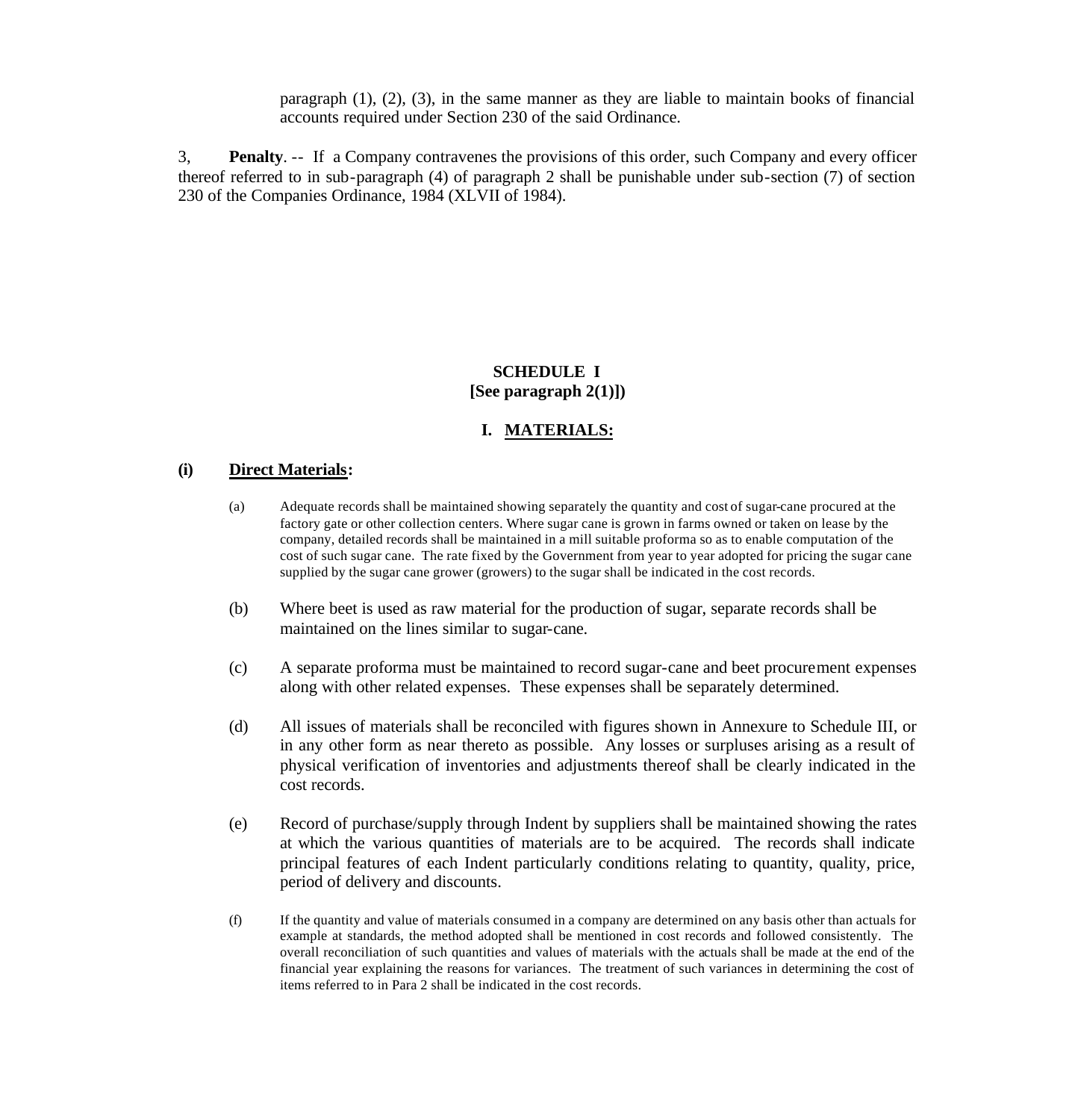(g) The records shall be maintained in such detail as ma enable the company to readily provide data required in the various Annexures to Schedule III to this order in a verifiable state.

#### **(ii) Process material:**

Adequate records shall be maintained to show the receipts, issues and balances, both in quantities and costs of each item of the process material such as lime, sulphur, super phosphate, caustic soda, filter cloth and other chemicals. The cost shall include all direct charges up to works, wherever specifically incurred. The issues of material shall properly be identified with the departments or cost centers.

#### **(iii) Consumable stores, small tools, machinery spares etc.**

- (a) Adequate records shall be maintained to show the receipts, issues and balances, both in quantities and cost of each item of consumable stores, small tools and machinery spares. The costs shown shall include the direct charges up to works, wherever specifically incurred.
- (b) In case of small tools, the costs of which are insignificant, the company may maintain such records for the main groups of such items.
- (c) The cost of issues of consumable stores, small tools and machinery spares, shall be charged to the relevant heads of accounts such as repairs to plant and machinery, or repairs to building. Material consumed on capital works such as addition to buildings, plant and machinery and other assets shall be shown under the relevant capital heads.

#### **(iv) Wastages, spoilages, rejections or losses etc.:**

Adequate records shall be maintained showing the quantity and cost of wastages, spoilages, rejections and losses of sugar-cane and other raw materials, process materials, consumable stores, small tools and machinery spares, whether in transit, storage, or for any other reason. The method followed for adjusting the above losses as well as the income derived from the disposal of scrap, if any, in determining the cost of the product shall be disclosed in such details as may enable the company to arrive at the net cost of white sugar produced.

### **II. EXCISE DUTY AND SALES TAX**

Adequate record of excise duty and Sales Tax paid and the rebate claimed or earned in case of allowance for excess production or export of sugar shall be maintained along with the record of white sugar manufactured. Calculation for rebate shall be worked out through formula prescribed by the government. The working of the adjustment or claim, if any, shall also be shown.

#### **III. SALARIES AND WAGES:**

(a) Adequate record shall be maintained to show the attendance of workers employed by the company whether on regular, seasonal, temporary, or on contract basis, as the case may be. Proper record shall also be maintained in respect of payment made for overtime work and production incentives whether in the shape of production bonus or incentives based on output given to the workers. Payment of any retirement benefits including pension, provident fund, gratuity , old age benefits, contribution and any welfare expenses shall also be included in the labour or factory overhead cost of beneficiary cost center/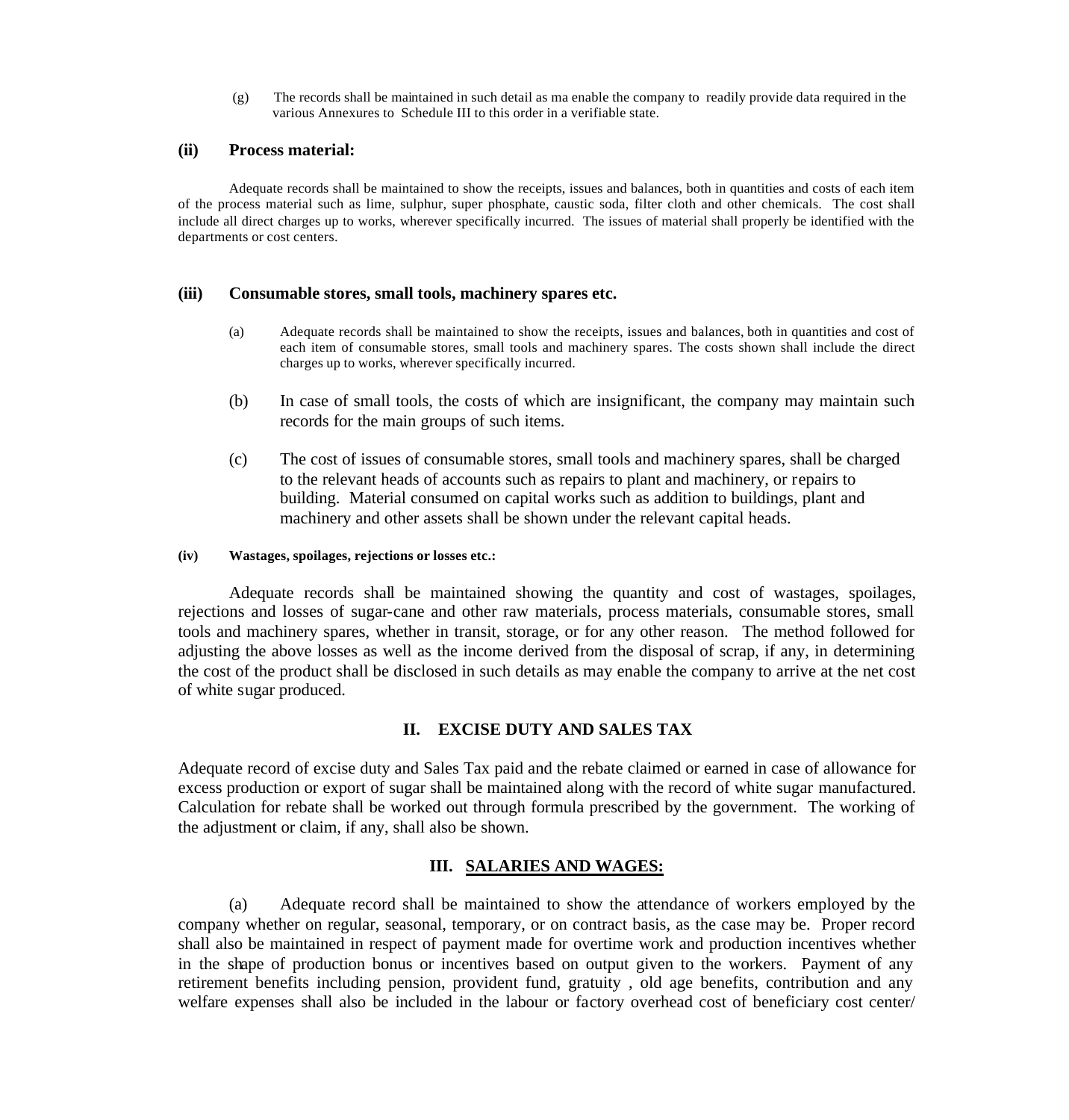department. This will be done in a manner that labour cost is available for each cost center or department and for each product whether by-product or main product so that different Annexures of Schedule III to this order, are filled properly and easily.

(b) Fair and reasonable allocation shall be made for wages paid to such direct labour as has been utilized in more than one departments, between the various departments or cost centers and the basis of such allocation shall be consistently followed. Idle time or lay-off payments shall be recorded separately indicating the reasons and the method of treatment in the calculation of the cost of the items referred to in Paragraph 2. Any wages paid for additions to plant a machinery or other capitalised assets, shall be capitalized and excluded from the cost statements of white sugar produced.

(c) Benefits paid to the employees other than covered in (a) above shall be worked out separately and shown in the cost statement department wise.

#### **IV. SERVICE /DEPARTMENTS**

Adequate records shall be maintained to indicate the expenses incurred for each services department or cost center. In the case of multi-product companies these expenses shall be apportioned to other service and production departments on an equitable basis. Where these service departments serve products other than white bagged sugar suitable bases shall be worked out so that the share apportioned to white bagged sugar is worked out and applied consistently.

#### **V. UTIITIES**

(i) Steam.- Adequate records showing the quantity and cost of steam raised and consumed shall be maintained in such detail as may enable the company to fill up the necessary particulars in Annexure 7 to schedule II to this Order. The cost of steam consumed by the Sugar mill and other units of the company shall be calculated on a reasonable basis and applied consistently. The cost of steam should be allocated to electric power house, white bagged sugar and other users including staff colony and office building etc. Basis adopted for valuation of steam at different pressures shall also be indicated in the records.

(ii) Electric Power.- Adequate record of cost of electric power generated by the company and purchased sha ll be kept in such details as may enable the company to furnish the necessary cost data as in Annexure 8 to Schedule III to this Order. The records shall be so maintained as to enable assessment of consumption of power by different departments or production units or cost centers. Allocation of cost of electric power shall be on the basis of actual consumption, if separate meters are installed; or on the basis of technical estimates in the absence of separate meters. In the case of fixed charges or fuel adjustment surcharge claimed by the utility company, irrespective of the actual power consumed and if the amount payable as per actual consumptions fall below the contractual minimum, the difference between the contractual minimum and the actual amount shall be treated as fixed or period cost and transferred to other factory expenses statement [Annexure 9 of Schedule III]. Cost of power consumed in and chargeable to non-production departments, if significant, shall be shown separately. Record shall also be kept for any electric power sold to out-side agencies.

**Note:** In case of self-generation quantity and reasons for under utilization shall be specified and the relevant cost shall be treated as fixed or period cost.

#### **VI. REPAIRS AND MAINTENANCE**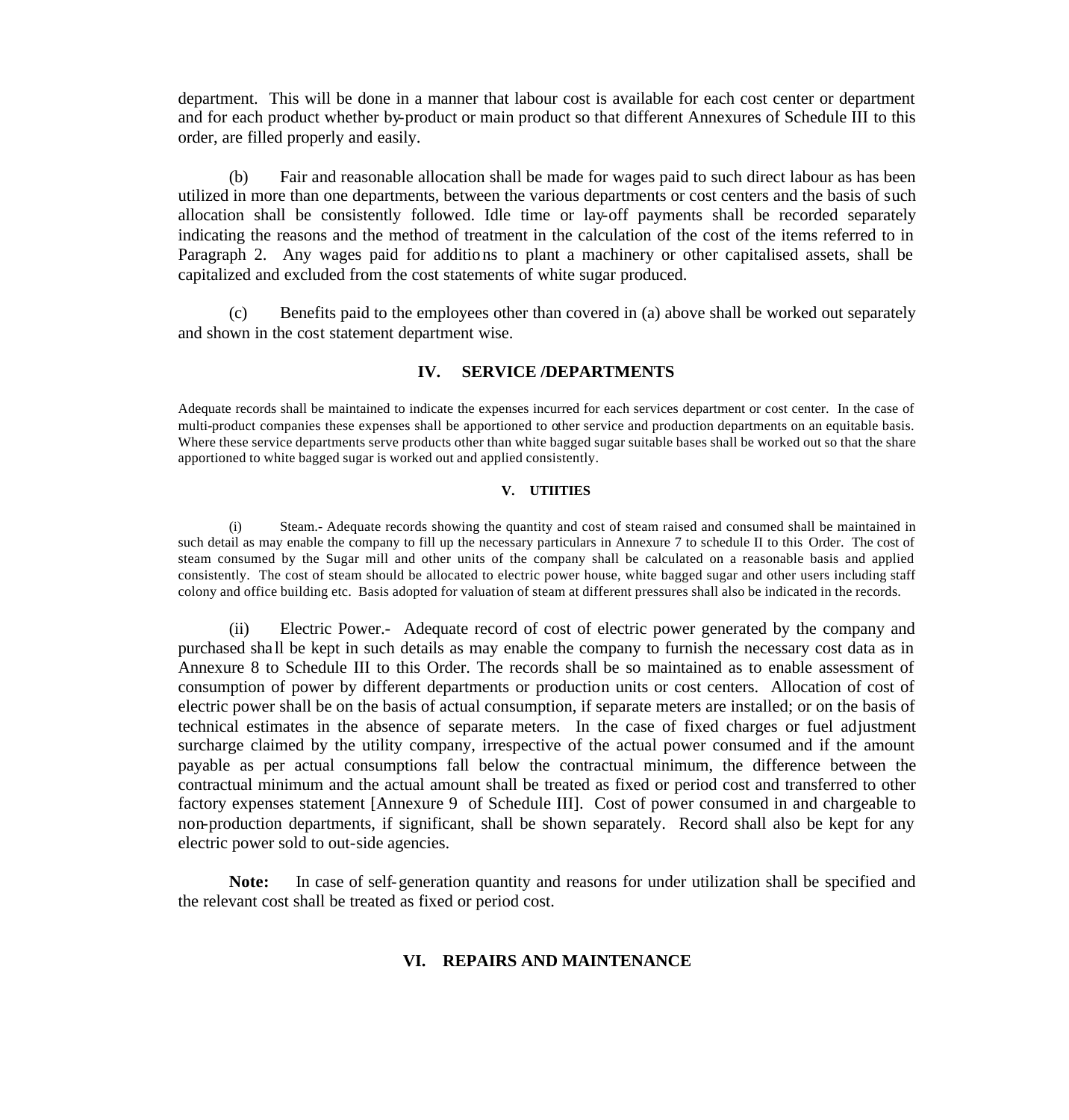Adequate records showing the expenditure incurred on workshop facilities for repairs and maintenance of buildings, civil works, offices and plant and machinery in different departments and cost centers shall be maintained on regular basis. Details of costs incurred and the basis of allocation of repairs and maintenance expenditure to different departments or production units shall be indicated. Cost of work of capital nature, heavy repairs, and overhaul cost, benefit of which is likely to be spread over a period longer than the financial year, shall be shown separately.

If a separate maintenance team is working for a particular department, the salaries, wages, cost of consumables, spars and tools shall be charged as direct expense of that department.

If the maintenance services are utilized for other products, the portion utilized for them shall be segregated and charged thereto.

#### **VII. DEPRECIATION**

(a) Adequate records shall be maintained showing values and other particulars of fixed assets in respect of which depreciation is to be provided. The records shall, inter alia, indicate the cost of each item of asset, the date of its acquisition, accumulated depreciation, the rate of depreciation and the depreciation charge, for the relevant period.

(b) Basis on which depreciation is calculated and allocated to the various departments and products shall be clearly indicated in the records.

(c) Amount of depreciation chargeable to different departments, production units or cost centers, for the financial year shall be in accordance with the provisions of clause (F) of Part II of the Fourth Schedule to the Companies Ordinance, 1984, and shall relate to the plant and machinery and other fixed assets utilized in such departments or units or cost centers. The method once adopted shall be applied consistently.

#### **VIII. INSURANCE**

(a) The record shall be maintained showing the insurance premia paid for the various risks covered on the assets and other interests of the company.

(b) Method of allocating insurance cost to the various departments shall be indicated in the cost records and followed consistently.

### **IX. OTHER OVERHEADS**

Adequate records showing the amounts comprising the manufacturing overhead expenses other than those already mentioned and details of apportionment thereof to the various departments or processes shall be maintained.

If products other than white bagged sugar are also being produced in the factory, adequate bases should be developed to apportion the overhead cost equitably.

### **X. BY-PRODUCTS**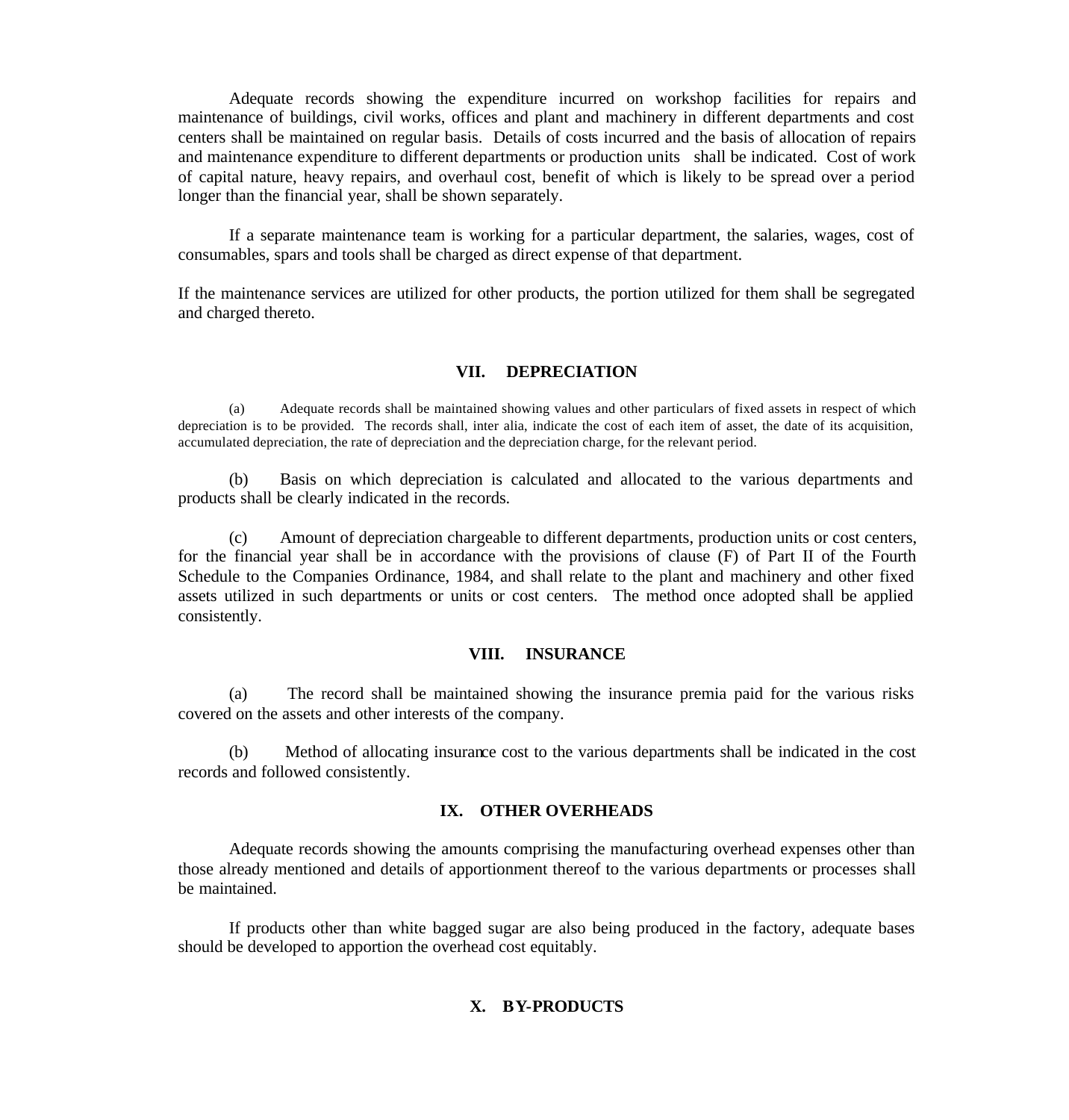Detailed records shall be maintained for each item of by-product showing the production, disposal and balance both in quantity and value. The basis adopted for valuation of the by-products shall be equitable and consistent. Records indicating the actual sales realisation of by-products shall also be maintained.

#### **XI. WHITE SUGAR TRANSFERRED FOR SELF USE**

Adequate records shall be maintained showing the quantity and cost of white sugar transferred to other units of the company for self consumption. The rate at which such transfers are affected shall be disclosed in the cost records.

#### **XII. WORK-IN-PROCESS AND FINSIHED GOODS STOCK**

The method of valuation of work-in-process and finished goods stock shall be indicated in the cost records so as to reveal the cost elements that have been taken into account in such computation. The cost element shall be related to the items referred to in the relevant Annexures to Schedule III to this Order. The costing method adopted shall be consistently followed. Treatment of differences, if any, on physical verification of stocks with book balances, shall also be indicated in the cost records.

### XIII. ADJUSTMENT OF COST VARIANCE

Where the company maintains cost records on any basis other than actuals, such as standard costing, the records shall indicate the procedures followed by the company in working out the actual cost of the product under such systems. The method followed for adjusting the cost variances in determining the actual cost of the product shall be indicated clearly in the cost records. The reasons for the variances shall be indicated in detail in the cost records.

#### **XIV. INTER-COMPANY TRANSACTIONS**

In respect of supplies made or services rendered by the company to its holding company or a subsidiary of a company in the same group or company in which a Director of the Company is also a Director in such companies and vice versa, records shall be maintained showing contracts entered into, agreements or understanding reached, in respect of:-

- (a) Purchase and sale of raw materials and process materials;
- (b) Utilisation of plant facilities;
- (c) Supply of utilities; and
- (d) Administrative, technical, managerial and other consultancy services.

These records shall indicate the basis followed to arrive at the rates charged between them so as to enable determination of the reasonableness of the rate charged or paid for such services.

### **XV. RECONCILIATION OF COST AND FINANCIAL ACCOUNTS**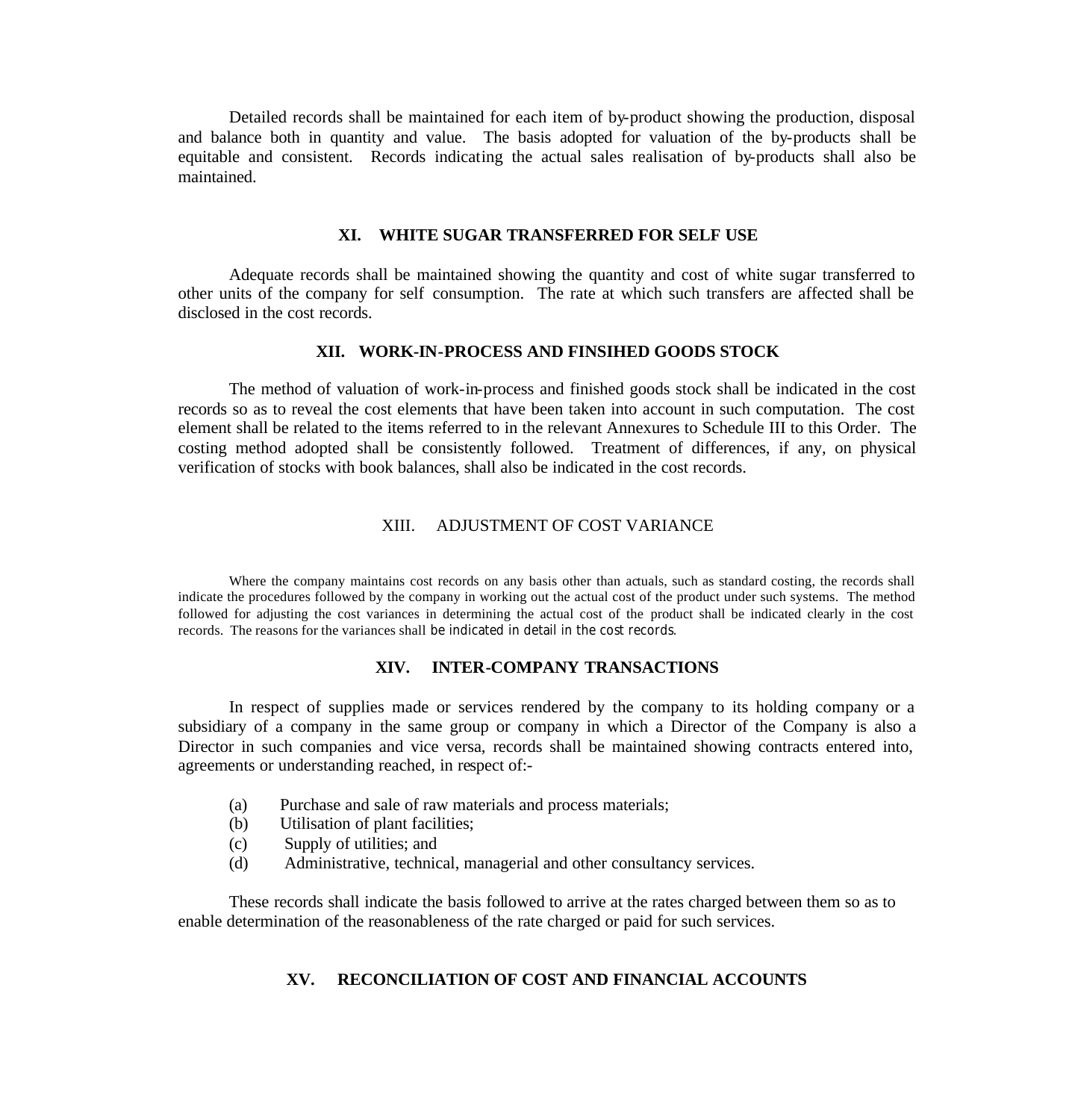(a) If integrated accounts are not maintained, the cost records shall be periodically reconciled with the financial accounts to ensure accuracy. Variations, if any, shall be clearly indicated and explained.

(b) The reconciliation shall be done in such a manner that the profitability of each product produced and sold is correctly judged and reconciled with the overall profits of the company from all of its activities.

(c) Adequate cost records shall be maintained in a manner so that the cost statements may be properly compiled.

#### **XVI. STATISTICAL RECORDS**

(a) Data such as the duration of crushing period, the quantity of each grade of white sugar produced, mill stoppages during the season indicating the reasons, quantity of by-products obtained, percentage of sugar balance, bagasse, press-mud, molasses and sugars shall be kept in detail.

(b) The data maintained in the cost records shall be reconciled with the periodical returns submitted by the company to excise and other authorities.

(c) Companies may develop an appropriate standard for use as a basis to evaluate performance properly.

#### **A. COMPANY INFORMATION**

- 1. Name of the Company.
- 2. Date of Incorporation.
- 3. Location of Registered Office.
- 4. Location of Factory/Factories.
- 5. Products other than sugar being manufactured.
- 6. Installed Cane Crushing Capacity in tones.

#### B. PRODUCTION DATA

| S.No | <b>Particulars</b>                       | <b>Current</b> | <b>Previous</b> |
|------|------------------------------------------|----------------|-----------------|
| (1)  | (2)                                      | Year           | Year            |
|      |                                          | (3)            | (4)             |
| 1(a) | <b>CANE CRUSHED</b>                      |                |                 |
|      | Date of start                            |                |                 |
|      | Date of Finish                           |                |                 |
|      | Duration of run days                     |                |                 |
|      | Total number of hours in duration        |                |                 |
|      | Total number of hours of actual crushing |                |                 |
|      | Total numbers of hour lost               |                |                 |
|      | Total cane milled (tonnes)               |                |                 |
|      | Converted maunds                         |                |                 |
|      | Total mixed juice obtained (tonnes)      |                |                 |
| (b)  | <b>GUR MELTED</b>                        |                |                 |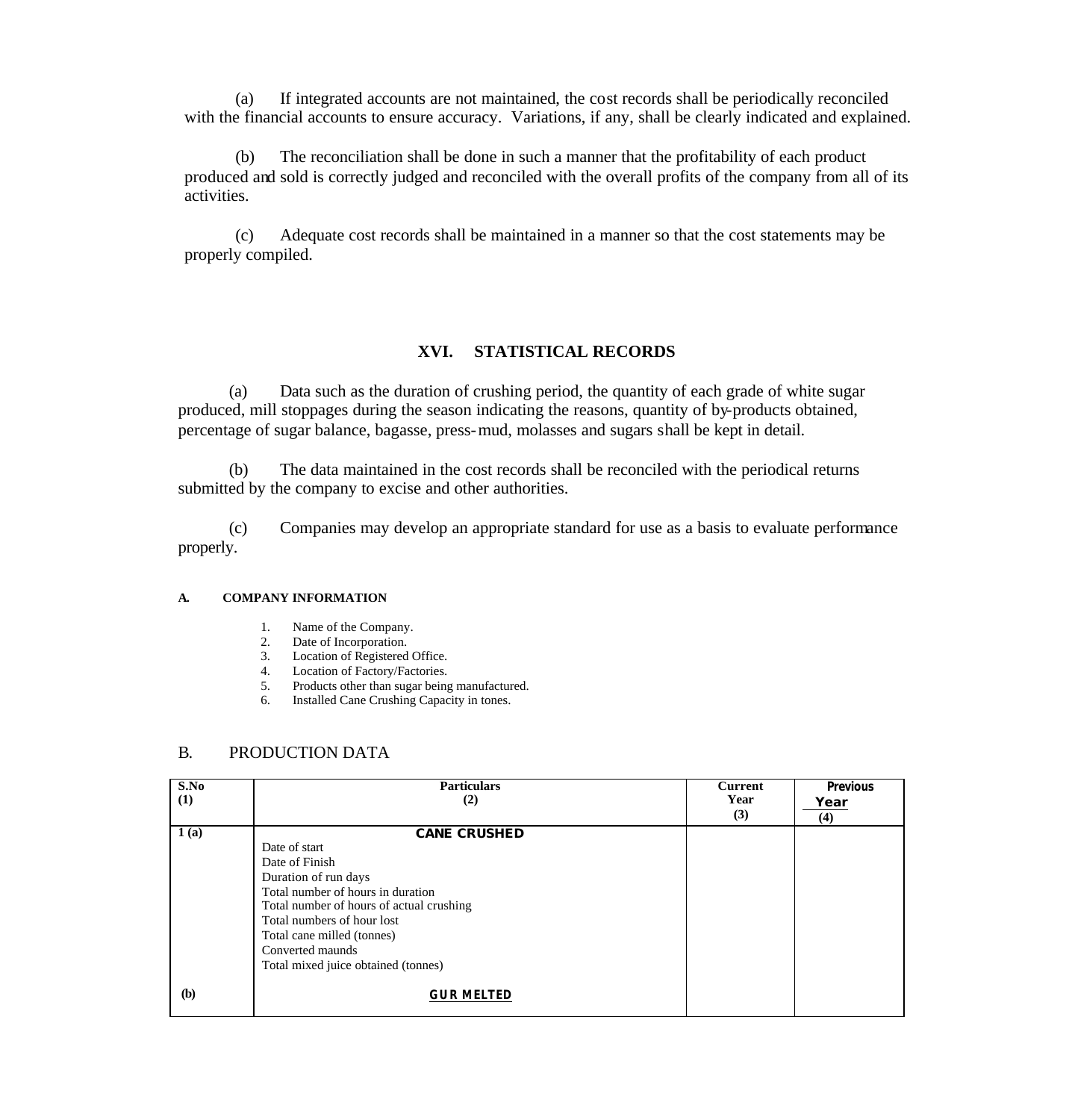| $\boldsymbol{2}$ |                                                   |  |
|------------------|---------------------------------------------------|--|
|                  | <b>JUICE &amp; ADDED WATER</b>                    |  |
|                  | Average mixed juice % cane                        |  |
|                  | Average added water % cane                        |  |
| 3                |                                                   |  |
|                  | <b>SAGAR MADE</b>                                 |  |
|                  | Total sugar bagged of all grade (100 kg)          |  |
|                  | $(50 \text{ kg})$                                 |  |
|                  | Sugar bagged (tonnes)                             |  |
|                  |                                                   |  |
|                  | Sugar in process (tonnes)                         |  |
|                  |                                                   |  |
|                  | <b>MOLASSES EXTRACTED</b>                         |  |
|                  | Total molasses sent out (tonnes)                  |  |
| 5                | Molasses in process (tonnes)                      |  |
|                  |                                                   |  |
|                  | <b>RECOVERY %</b>                                 |  |
|                  | Laboratory test percentage recovery of sugar cane |  |
|                  | Average recovery of marketable white sugar % cane |  |
| 6                | Average production of final molasses % cane       |  |
|                  |                                                   |  |
|                  | <b>BY-PRODUCTS</b>                                |  |
|                  | Bagasses % cane (calculated) (tonnes)             |  |
|                  | V.F. Cake % cane (tonnes)                         |  |
|                  |                                                   |  |
|                  | <b>CLARIFICATION PROCESS</b>                      |  |
|                  | Specify the process used by the mill              |  |
|                  |                                                   |  |
|                  |                                                   |  |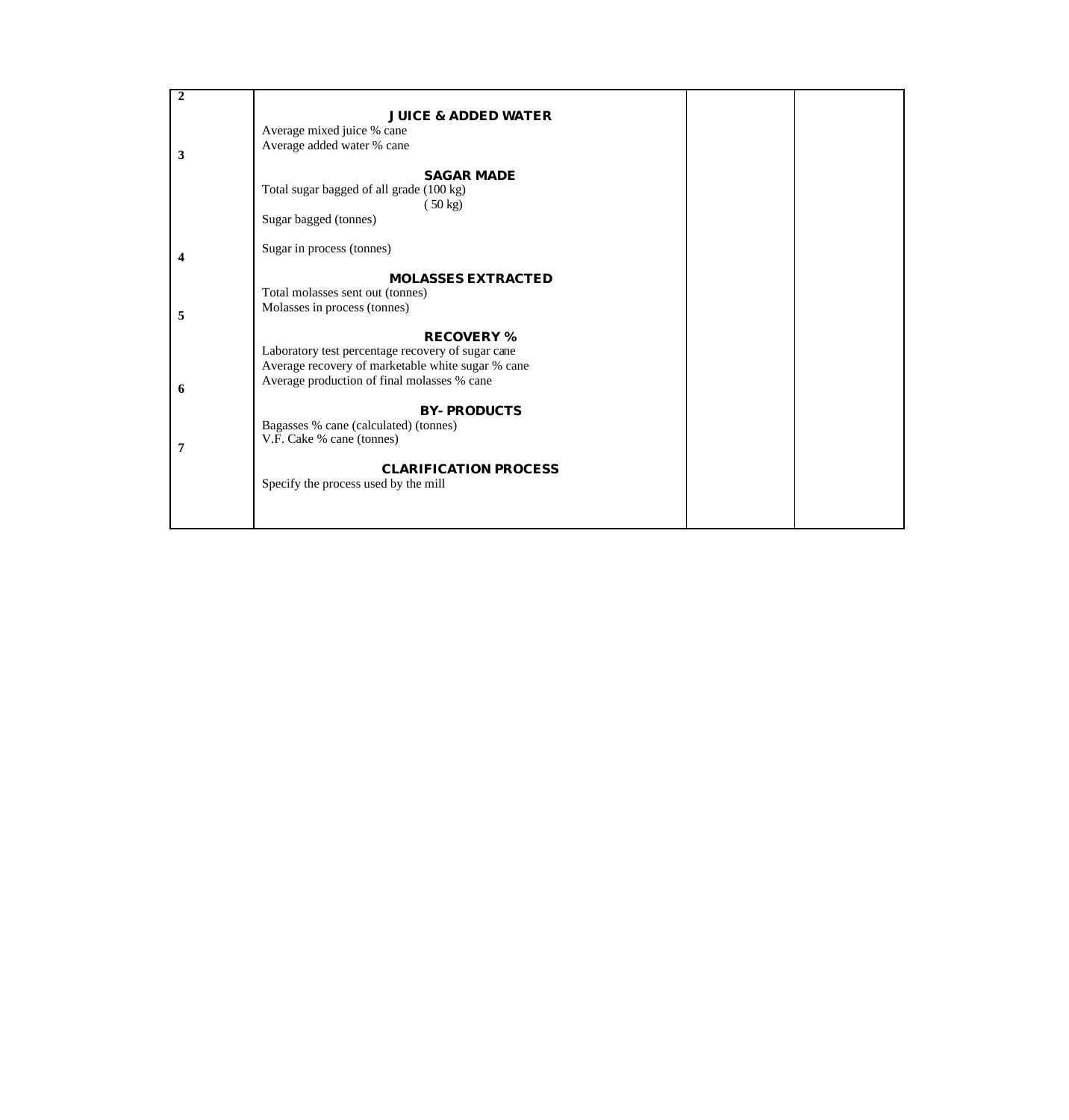### **Annexure 1.**

### **SCHEDULE** III

[see para 2(1)]

#### **STATEMENT SHOWING COST OF PRODUCTION & SALE OF WHITE BAGGED SUGAR FOR THE YEAR ENDED \_\_\_\_\_\_\_\_**

**Quantitative Data – Bagged Sugar**

Opening Stock (M.Ton)

| Production            | (M.Ton) |
|-----------------------|---------|
| Closing Stock (M.Ton) |         |
| Sales                 | (M.Ton) |

| S.No           | <b>Particulars</b>                     | <b>Current Year</b> |                     | <b>Previous Year</b> |                     |  |
|----------------|----------------------------------------|---------------------|---------------------|----------------------|---------------------|--|
| (1)            | (2)                                    | Amount              | <b>Cost per Ton</b> | Amount               | <b>Cost per Ton</b> |  |
|                |                                        | $\mathbf{Rs}$       | of Sugar            | Rs.                  | of Sugar            |  |
| $\mathbf{1}$   | <b>Raw Materials</b>                   |                     |                     |                      |                     |  |
|                | Sugar Cane (Annex 3)<br>a)             |                     |                     |                      |                     |  |
|                | Beet (Annex 4)<br>b)                   |                     |                     |                      |                     |  |
|                | Gur<br>$\mathbf{c}$                    |                     |                     |                      |                     |  |
|                | $\mathbf{d}$<br>Raw Sugar              |                     |                     |                      |                     |  |
|                | Process Material (Annex 5)<br>e)       |                     |                     |                      |                     |  |
| $\overline{c}$ | Salaries/Wages and benefits (Annex 6)  |                     |                     |                      |                     |  |
| 3              | Consumable Stores                      |                     |                     |                      |                     |  |
| 4              | Repairs and maintenance                |                     |                     |                      |                     |  |
| 5              | <b>Utilities</b>                       |                     |                     |                      |                     |  |
|                | Steam (Annex 7)                        |                     |                     |                      |                     |  |
| 6              | Electric Power (Annex 8)               |                     |                     |                      |                     |  |
| 7              | Water & Gas                            |                     |                     |                      |                     |  |
| 8              | Insurance                              |                     |                     |                      |                     |  |
| 9              | Depreciation                           |                     |                     |                      |                     |  |
| 10             | Other Factory Overheads (Annex 9)      |                     |                     |                      |                     |  |
| 11             | <b>Total Cost</b>                      |                     |                     |                      |                     |  |
| 12             | ADD: Opening Stock of W.I.P.           |                     |                     |                      |                     |  |
| 13             | LESS: Closing Stock of W.I.P.          |                     |                     |                      |                     |  |
| 14             | Total Cost of goodsManufacturing       |                     |                     |                      |                     |  |
| 15             | Less: Realisable value of By-Products  |                     |                     |                      |                     |  |
|                | Molasses                               |                     |                     |                      |                     |  |
|                | <b>Bagasse</b>                         |                     |                     |                      |                     |  |
|                | Others                                 |                     |                     |                      |                     |  |
| 16             | Net Cost of goods Manufacturing:       |                     |                     |                      |                     |  |
| 17             | Add: Packing Material & Handling       |                     |                     |                      |                     |  |
| $18\,$         | Net Cost of Bagged Sugar               |                     |                     |                      |                     |  |
| 19             | Add: Excise Duty / sales tax           |                     |                     |                      |                     |  |
| 20             | Total Cost of Bagged Sugar:            |                     |                     |                      |                     |  |
| 21             | Add: Opening Stock of Sugar            |                     |                     |                      |                     |  |
| 22             | Less: Closing Stock of Sugar           |                     |                     |                      |                     |  |
| 23             | Cost of Sales                          |                     |                     |                      |                     |  |
| 24             | Administrative Expenses (Annex 10)     |                     |                     |                      |                     |  |
| 25             | Selling & Distrib. Expenses (Annex 11) |                     |                     |                      |                     |  |
| 26             | <b>Financial Expenses</b>              |                     |                     |                      |                     |  |
|                | Other Charges                          |                     |                     |                      |                     |  |
|                | Total Cost to Make and Sell            |                     |                     |                      |                     |  |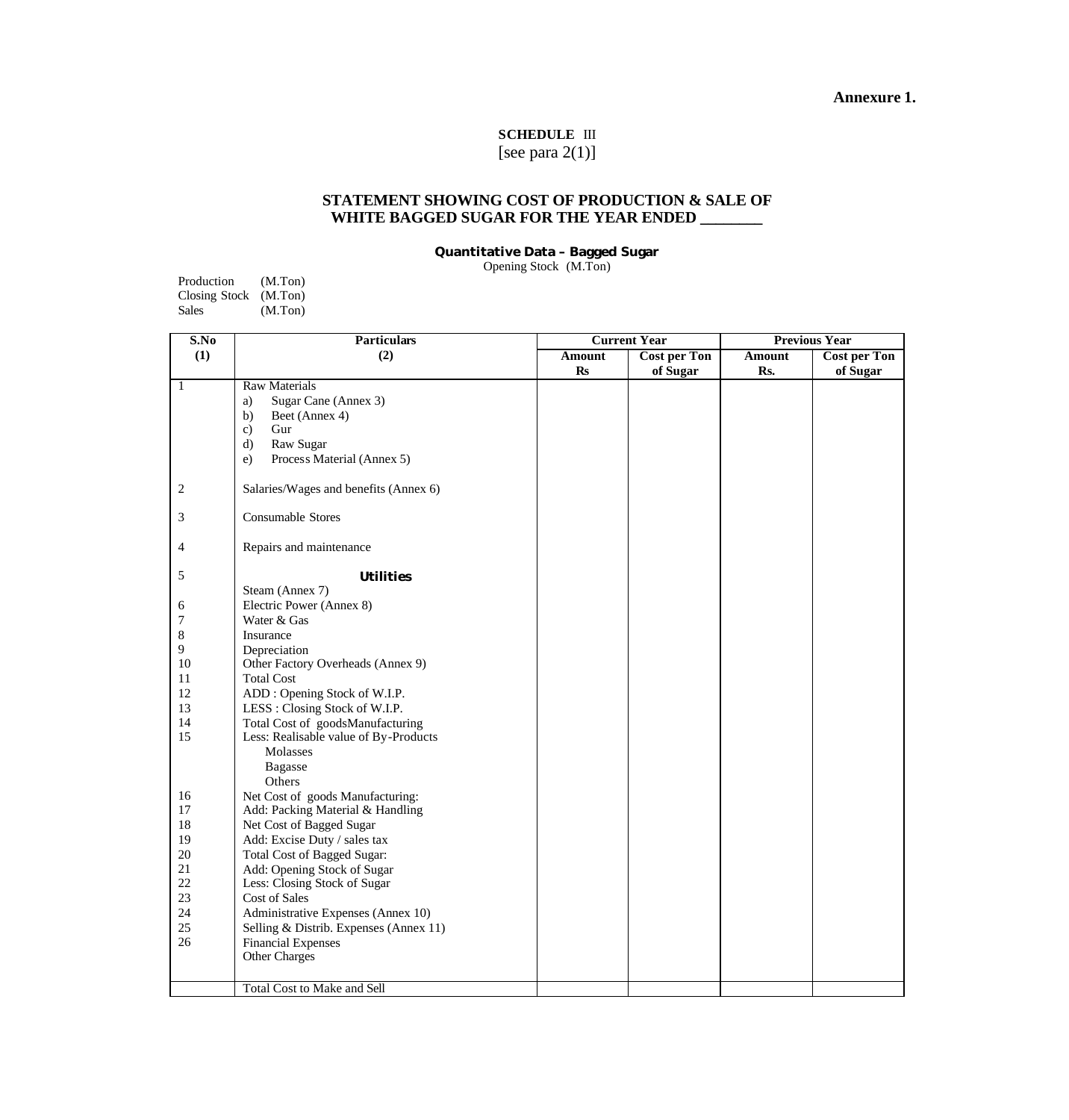|                  |                                              | <b>Current Year</b> |               | <b>Previous Year</b> |               |
|------------------|----------------------------------------------|---------------------|---------------|----------------------|---------------|
|                  |                                              | Quantity            | <b>Amount</b> | Quantity             | <b>Amount</b> |
| S.No             | <b>Particulars</b>                           | <b>Rs</b>           | <b>Rs</b>     | Rs.                  | <b>Rs</b>     |
| (1)              | (2)                                          | (3)                 | (4)           | (5)                  | (6)           |
|                  |                                              |                     |               |                      |               |
| $\mathbf{1}$     | <b>Seeds and Other inputs</b>                |                     |               |                      |               |
|                  | Seed                                         |                     |               |                      |               |
|                  | Fertilizers, herbicides etc.<br>Insecticides |                     |               |                      |               |
|                  |                                              |                     |               |                      |               |
|                  | Abiana/Water Charges                         |                     |               |                      |               |
|                  | <b>Total Cost of Inputs</b>                  |                     |               |                      |               |
| $\boldsymbol{2}$ |                                              |                     |               |                      |               |
|                  | <b>Labour Cost</b>                           |                     |               |                      |               |
|                  | Land preparation                             |                     |               |                      |               |
|                  | Plantation                                   |                     |               |                      |               |
|                  | Maintenance of cane crop/ratoons             |                     |               |                      |               |
|                  | <b>Operation of Tractors</b>                 |                     |               |                      |               |
|                  | Harvesting<br><b>Total Labour Cost</b>       |                     |               |                      |               |
|                  |                                              |                     |               |                      |               |
|                  | <b>Other Cost</b>                            |                     |               |                      |               |
|                  | Fuel for Tractors operation                  |                     |               |                      |               |
|                  | Maintenance and over haul of Tractors        |                     |               |                      |               |
|                  | Insurance                                    |                     |               |                      |               |
|                  | Interest expenses                            |                     |               |                      |               |
|                  | Depreciation of equipments                   |                     |               |                      |               |
|                  | Rent of agriculture equipments (if any)      |                     |               |                      |               |
|                  | <b>Total Other Costs</b>                     |                     |               |                      |               |
|                  |                                              |                     |               |                      |               |
|                  | Total Cost of own production $(1+2+3)$       |                     |               |                      |               |
|                  | Sales value at controlled price              |                     |               |                      |               |
|                  | Profit/Loss on own production                |                     |               |                      |               |
|                  |                                              |                     |               |                      |               |

## **STATEMENT SHOWING COST OF SUGARCANE PRODUCED FOR THE YEAR ENDED \_\_\_\_\_\_**

Note: 1. This Annexure will be prepared by those enterprises which cultivate sugarcane on their own farms.

2. Similar Annexure will be prepared by those enterprises which cultivate beet on their own farms.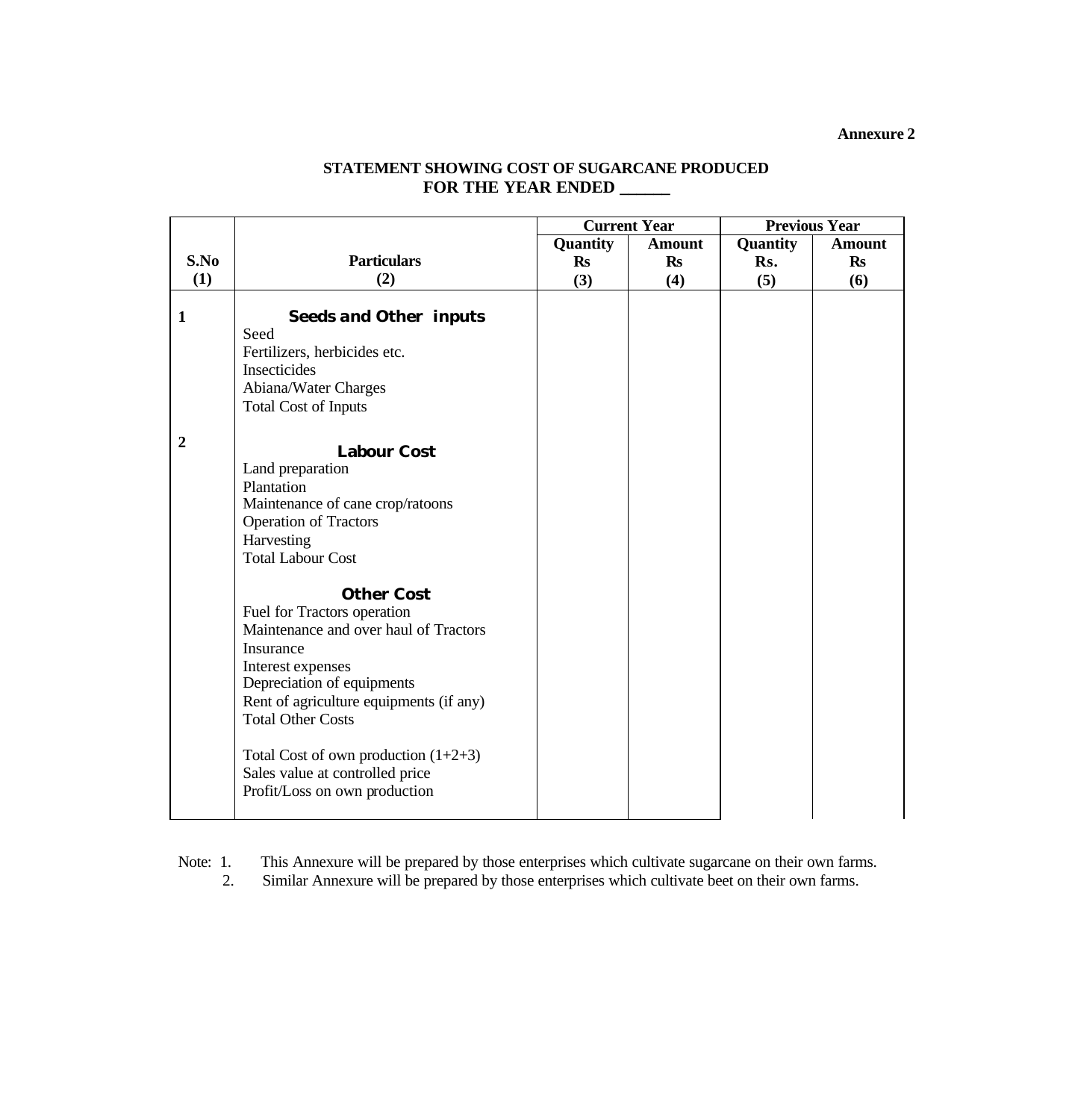|                                 |                                                                               | <b>Current Year</b> |        | <b>Previous Year</b> |             |        |               |
|---------------------------------|-------------------------------------------------------------------------------|---------------------|--------|----------------------|-------------|--------|---------------|
| S.                              |                                                                               | Quantity            | Rate   |                      | Quantit     | Rate   |               |
| No.                             | <b>Particulars</b>                                                            | M. Ton              | Rs./M. | Amount               | $V_{\rm M}$ | Rs./M. | <b>Amount</b> |
|                                 |                                                                               |                     | Ton    | Rs.                  | Ton         | Ton    | Rs.           |
| (1)                             | (2)                                                                           | (3)                 | (4)    | (5)                  | (6)         | (7)    | (8)           |
| 1.                              | Total sugarcane purchased at Government fixed rate                            |                     |        |                      |             |        |               |
|                                 | Sugarcane produced from own farm (Annex 2)                                    |                     |        |                      |             |        |               |
|                                 | Less: Loss in transit                                                         |                     |        |                      |             |        |               |
|                                 | Sugarcane received at factory gate                                            |                     |        |                      |             |        |               |
| 2.                              | Commission                                                                    |                     |        |                      |             |        |               |
| 3.                              | Quality premium                                                               |                     |        |                      |             |        |               |
| $\mathbf 4$<br>$\overline{5}$ . | Loading/unloading charges                                                     |                     |        |                      |             |        |               |
|                                 | Cane development expenses:                                                    |                     |        |                      |             |        |               |
|                                 | Salaries and Wages of Supply and Development Staff<br>a)                      |                     |        |                      |             |        |               |
|                                 | <b>Sugarcane Development Research</b><br>b)<br>$\mathbf{c}$                   |                     |        |                      |             |        |               |
|                                 | Supply staff and transportation expenses<br>Other expenditure<br>$\mathbf{d}$ |                     |        |                      |             |        |               |
|                                 |                                                                               |                     |        |                      |             |        |               |
| 6.                              | Taxes and Levies:                                                             |                     |        |                      |             |        |               |
|                                 | Cane cess/purchase tax<br>a)                                                  |                     |        |                      |             |        |               |
|                                 | Market committee fee<br>b)                                                    |                     |        |                      |             |        |               |
|                                 | Road cess<br>$\mathbf{c}$                                                     |                     |        |                      |             |        |               |
|                                 | $\mathbf{d}$<br>Octroi                                                        |                     |        |                      |             |        |               |
|                                 | Other levies<br>$\epsilon$ )                                                  |                     |        |                      |             |        |               |
|                                 |                                                                               |                     |        |                      |             |        |               |
| 7.                              | <b>Transportation Charges</b>                                                 |                     |        |                      |             |        |               |
|                                 | Delivery expenses<br>a)                                                       |                     |        |                      |             |        |               |
|                                 | Transport subsidy<br>b)                                                       |                     |        |                      |             |        |               |
|                                 | Others<br>$\mathbf{c}$                                                        |                     |        |                      |             |        |               |
|                                 |                                                                               |                     |        |                      |             |        |               |
| 8.                              | Other Expenditures at Cane Collection Centers                                 |                     |        |                      |             |        |               |
|                                 | Salaries and Wages<br>a)                                                      |                     |        |                      |             |        |               |
|                                 | <b>Stores</b><br>b)                                                           |                     |        |                      |             |        |               |
|                                 | Repairs and Maintenance<br>$\mathbf{c}$                                       |                     |        |                      |             |        |               |
| 9                               | $\mathbf{d}$<br>Others<br>Total cost of "SUGARCANE" Transferred to production |                     |        |                      |             |        |               |
|                                 | processes (Annex 1)                                                           |                     |        |                      |             |        |               |
|                                 |                                                                               |                     |        |                      |             |        |               |

## **STATEMENT SHOWING COST OF SUGARCANE CRUSHED FOR THE YEAR ENDED \_\_\_\_\_\_**

Notes: 1. Cane supplied from own farm shall be charged at controlled rate & the profit/loss on farm shall be taken to profit &loss account directly.

2. All expenses relating to own farm shall be excluded from this Annexure.

3. Where beet is used in addition to sugarcane, separate Annexures shall be maintained on similar lines for beet also.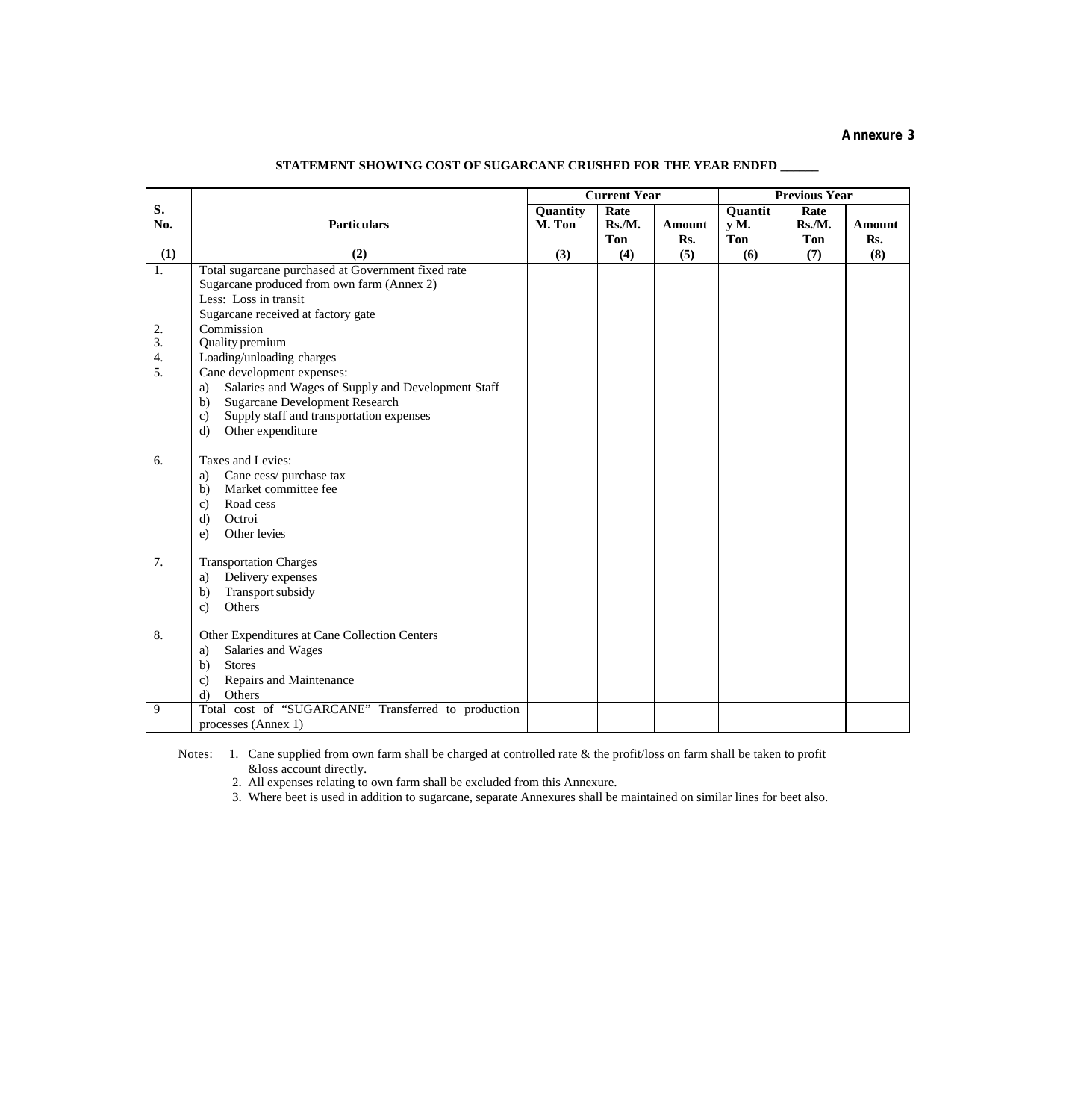|           |                                                                          |                    | <b>Current Year</b>  |               |                    | <b>Previous Year</b>  |                      |
|-----------|--------------------------------------------------------------------------|--------------------|----------------------|---------------|--------------------|-----------------------|----------------------|
| S.<br>No. | <b>Particulars</b>                                                       | Quantity<br>M. Ton | Rate<br>Rs.M.<br>Ton | Amount<br>Rs. | Quantity<br>M. Ton | Rate<br>Rs./M.<br>Ton | <b>Amount</b><br>Rs. |
| (1)       | (2)                                                                      | (3)                | (4)                  | (5)           | (6)                | (7)                   | (8)                  |
| 1.        | Total beet purchased at Government fixed rate                            |                    |                      |               |                    |                       |                      |
|           | Less: Loss in transit                                                    |                    |                      |               |                    |                       |                      |
|           | Beet received at factory gate                                            |                    |                      |               |                    |                       |                      |
| 2.        | Commission paid                                                          |                    |                      |               |                    |                       |                      |
| 3.        | Loading unloading                                                        |                    |                      |               |                    |                       |                      |
| 4.        | Beet development expenses:                                               |                    |                      |               |                    |                       |                      |
|           | Salaries and Wages of Supply and Development Staff<br>a)                 |                    |                      |               |                    |                       |                      |
|           | <b>Sugar Development Research</b><br>b)                                  |                    |                      |               |                    |                       |                      |
|           | Supply staff and transportation expenses<br>$\mathbf{c}$                 |                    |                      |               |                    |                       |                      |
|           | Other expenditure<br>d)                                                  |                    |                      |               |                    |                       |                      |
|           |                                                                          |                    |                      |               |                    |                       |                      |
| 5.        | Taxes and Levies (if any)                                                |                    |                      |               |                    |                       |                      |
|           | Purchase tax<br>a)                                                       |                    |                      |               |                    |                       |                      |
|           | Market committee fee<br>b)                                               |                    |                      |               |                    |                       |                      |
|           | Road cess<br>$\mathbf{c}$                                                |                    |                      |               |                    |                       |                      |
|           | Octroi<br>d)                                                             |                    |                      |               |                    |                       |                      |
|           | Other levies<br>e)                                                       |                    |                      |               |                    |                       |                      |
| 6         | <b>Transportation Charges</b>                                            |                    |                      |               |                    |                       |                      |
|           | Delivery expenses/travelling from purchases centre to<br>a)<br>mill gate |                    |                      |               |                    |                       |                      |
|           | Transport subsidy<br>b)                                                  |                    |                      |               |                    |                       |                      |
|           | Others<br>$\mathbf{c}$                                                   |                    |                      |               |                    |                       |                      |
| 7.        |                                                                          |                    |                      |               |                    |                       |                      |
|           | Other Expenditures at Beet Collection Centers                            |                    |                      |               |                    |                       |                      |
|           | Salaries and Wages<br>a)                                                 |                    |                      |               |                    |                       |                      |
|           | <b>Stores</b><br>b)                                                      |                    |                      |               |                    |                       |                      |
|           | Repairs and Maintenance<br>$\mathbf{c}$                                  |                    |                      |               |                    |                       |                      |
|           | Others<br>$\mathbf{d}$                                                   |                    |                      |               |                    |                       |                      |
|           |                                                                          |                    |                      |               |                    |                       |                      |
| 8         | Total cost of "BEET" Transferred to production processes                 |                    |                      |               |                    |                       |                      |

Notes: 1 Beet supplied from own farm shall be charged at controlled rate & the profit/loss on farm shall be taken to profit &loss account directly.<br>2, All expenses relating to<br>3. Where sugarcane is used

All expenses relating to own farm shall be excluded from this Annexure.

(Annex 1)

 3. Where sugarcane is used in addition to beet, separate Annexures shall be maintained on similar lines for sugarcane also.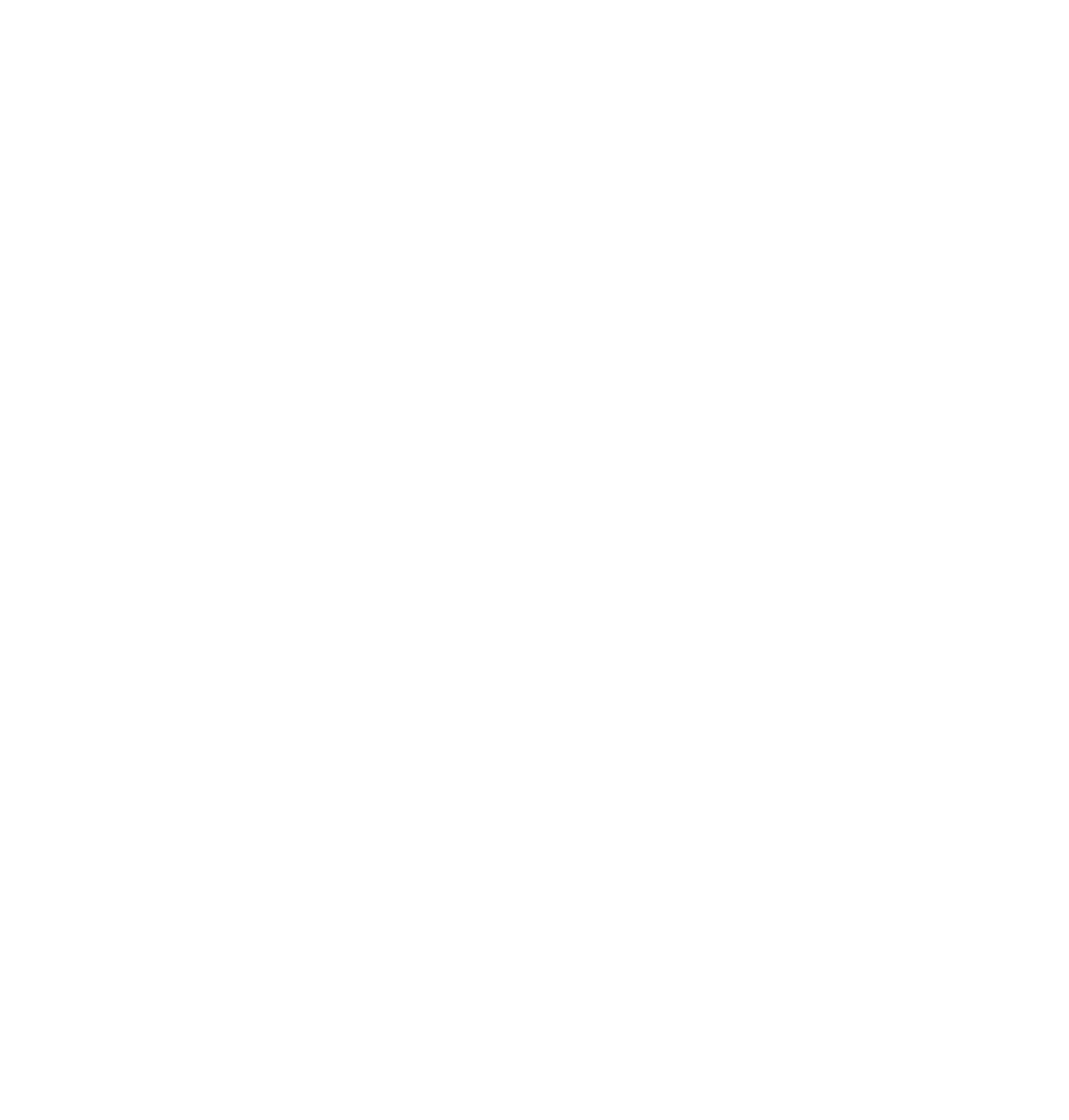| S.No             | <b>Particulars</b>                        | <b>Current Season</b> |              | <b>Previous Season</b> |               |
|------------------|-------------------------------------------|-----------------------|--------------|------------------------|---------------|
| (1)              | (2)                                       | <b>Amount</b>         | Cost per     | <b>Amount</b>          | Cost per      |
|                  |                                           | <b>Rs</b>             | Ton of       | Rs.                    | <b>Ton of</b> |
|                  |                                           |                       | <b>Sugar</b> |                        | <b>Sugar</b>  |
|                  | <b>Total Sugar Produced (M-Tons)</b>      |                       |              |                        |               |
| 1.               | <b>Unslaked Lime</b>                      |                       |              |                        |               |
| 2.               | Phosphoric Acid                           |                       |              |                        |               |
| $\overline{3}$ . | <b>Filter Acid</b>                        |                       |              |                        |               |
| 4.               | Sulphur                                   |                       |              |                        |               |
| 5.               | Caustic Soda                              |                       |              |                        |               |
| 6.               | Soda Ash                                  |                       |              |                        |               |
| 7.               | Tri sodium Phosphate                      |                       |              |                        |               |
| 8.               | <b>Bleaching Powder</b>                   |                       |              |                        |               |
| 9.               | Anti Foam                                 |                       |              |                        |               |
| 10.              | Formaline                                 |                       |              |                        |               |
| 11.              | <b>Laboratory Chemicals</b>               |                       |              |                        |               |
| 12.              | <b>Filter Cloth</b>                       |                       |              |                        |               |
| 13.              | <b>Sewing Thread</b>                      |                       |              |                        |               |
| 14.              | <b>Cleaning Brushes</b>                   |                       |              |                        |               |
| 15.              | Lubricant and Grease                      |                       |              |                        |               |
| 16.              | Other (Specify)                           |                       |              |                        |               |
|                  | Total                                     |                       |              |                        |               |
|                  | Less allocated to                         |                       |              |                        |               |
|                  | (a) Electricity generation                |                       |              |                        |               |
|                  | (b) Steam Generation                      |                       |              |                        |               |
|                  | (c) Raw Material                          |                       |              |                        |               |
|                  | (d) Admin Expenses                        |                       |              |                        |               |
|                  | (e) Selling and Distribution Expenditure  |                       |              |                        |               |
|                  | (f) Any Other Specify                     |                       |              |                        |               |
|                  | Balance transferred to production process |                       |              |                        |               |
|                  | Annexure 1.                               |                       |              |                        |               |

## **STATEMENT SHOWING COST OF PROCESS MATERIAL CONSUMED** FOR THE YEAR ENDED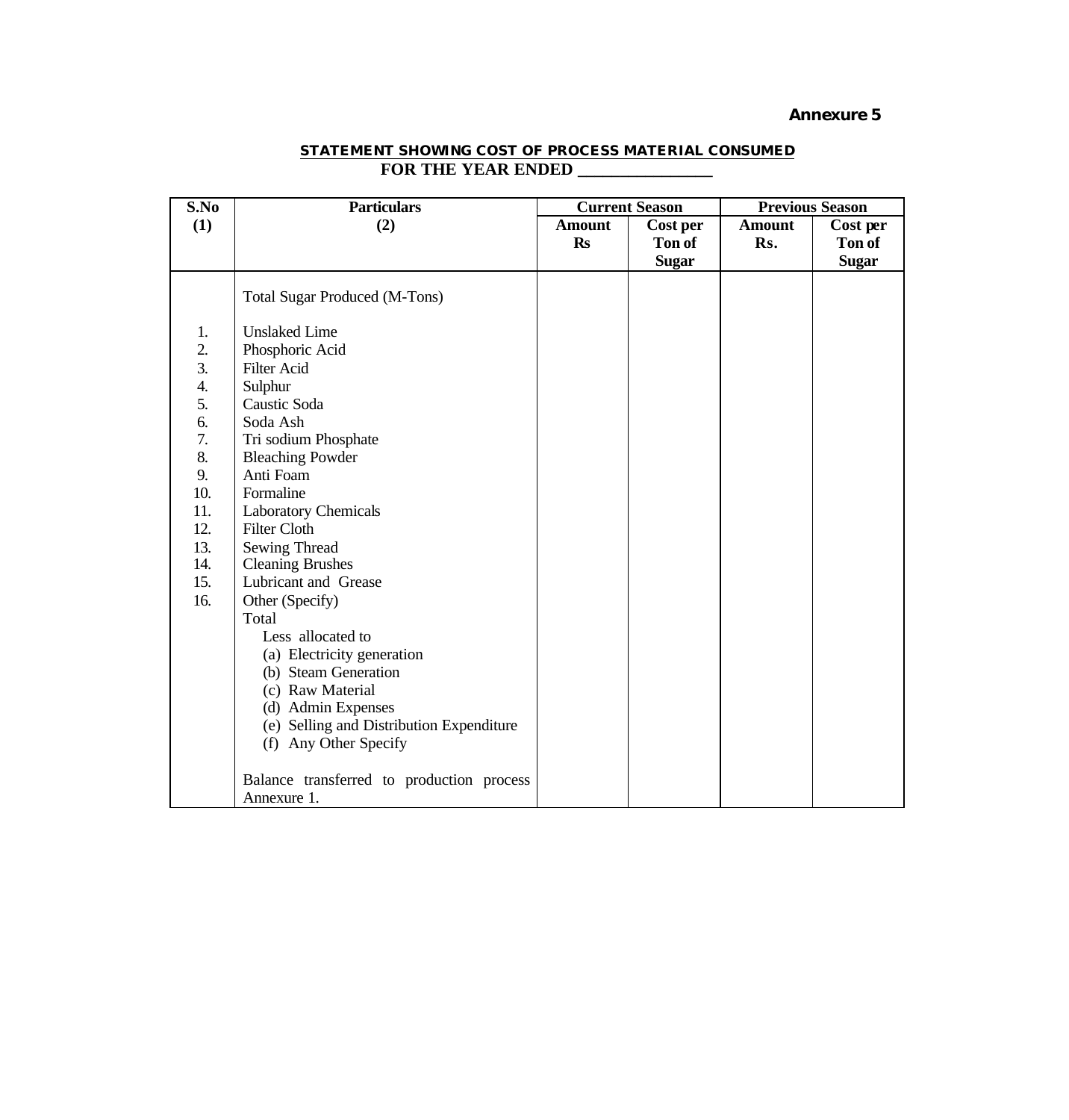| STATEMENT SHOWING COST OF SALARIES. WAGES AND BENEFITS |  |
|--------------------------------------------------------|--|
| <b>FOR THE YEAR ENDED</b>                              |  |

| S.No                                                                                  | <b>Particulars</b>                                                                                                                                                                                                                                                                                                                                                                                                                                                                                                                     | <b>Current Year</b> |                 | <b>Previous Year</b> |              |
|---------------------------------------------------------------------------------------|----------------------------------------------------------------------------------------------------------------------------------------------------------------------------------------------------------------------------------------------------------------------------------------------------------------------------------------------------------------------------------------------------------------------------------------------------------------------------------------------------------------------------------------|---------------------|-----------------|----------------------|--------------|
|                                                                                       |                                                                                                                                                                                                                                                                                                                                                                                                                                                                                                                                        | <b>Amount</b>       | <b>Cost per</b> | <b>Amount</b>        | Cost per     |
|                                                                                       |                                                                                                                                                                                                                                                                                                                                                                                                                                                                                                                                        | <b>Rs</b>           | Ton of          | Rs.                  | Ton of       |
|                                                                                       |                                                                                                                                                                                                                                                                                                                                                                                                                                                                                                                                        |                     | <b>Sugar</b>    |                      | <b>Sugar</b> |
| (1)                                                                                   | (2)                                                                                                                                                                                                                                                                                                                                                                                                                                                                                                                                    | (3)                 | (4)             | (5)                  | (6)          |
|                                                                                       | <b>Total Sugar Produced (M-Tons)</b>                                                                                                                                                                                                                                                                                                                                                                                                                                                                                                   |                     |                 |                      |              |
|                                                                                       | Cost                                                                                                                                                                                                                                                                                                                                                                                                                                                                                                                                   |                     |                 |                      |              |
| 1.                                                                                    | <b>Salaries/Wages:</b>                                                                                                                                                                                                                                                                                                                                                                                                                                                                                                                 |                     |                 |                      |              |
| (i)<br>(ii)<br>(iii)<br>(iv)                                                          | <b>Officers and Permanent Staff</b><br><b>Seasonal Staff</b><br>Daily rated and Contract Labour<br><b>Bonuses</b>                                                                                                                                                                                                                                                                                                                                                                                                                      |                     |                 |                      |              |
| 2.                                                                                    | <b>Benefits:</b>                                                                                                                                                                                                                                                                                                                                                                                                                                                                                                                       |                     |                 |                      |              |
| (i)<br>(ii)<br>(iii)<br>(iv)<br>(v)<br>(vi)<br>(vii)<br>(viii)<br>(ix)<br>(x)<br>(xi) | <b>Medical Expenses</b><br><b>Canteen Expenses</b><br>Welfare, Recreation<br><b>Transport and Travelling</b><br><b>Education Cess/Expenses</b><br>Group Insurance/Workmen<br>Comp. Insurance<br>Prov. Fund (Employer's Contribution)<br>Gratuity/Pension<br>Other Benefits (if any)<br>Total<br>Less allocated to-<br><b>Electricity Generation</b><br>(a).<br><b>Steam Generation</b><br>(b).<br><b>Raw Material</b><br>(c).<br><b>Admin Expenses</b><br>(d).<br>Selling & Distribution Expenses<br>(e).<br>Any Other Specify<br>(f). |                     |                 |                      |              |
|                                                                                       | transferred<br><b>Balance</b><br>production<br>to<br>process (Anne xure)                                                                                                                                                                                                                                                                                                                                                                                                                                                               |                     |                 |                      |              |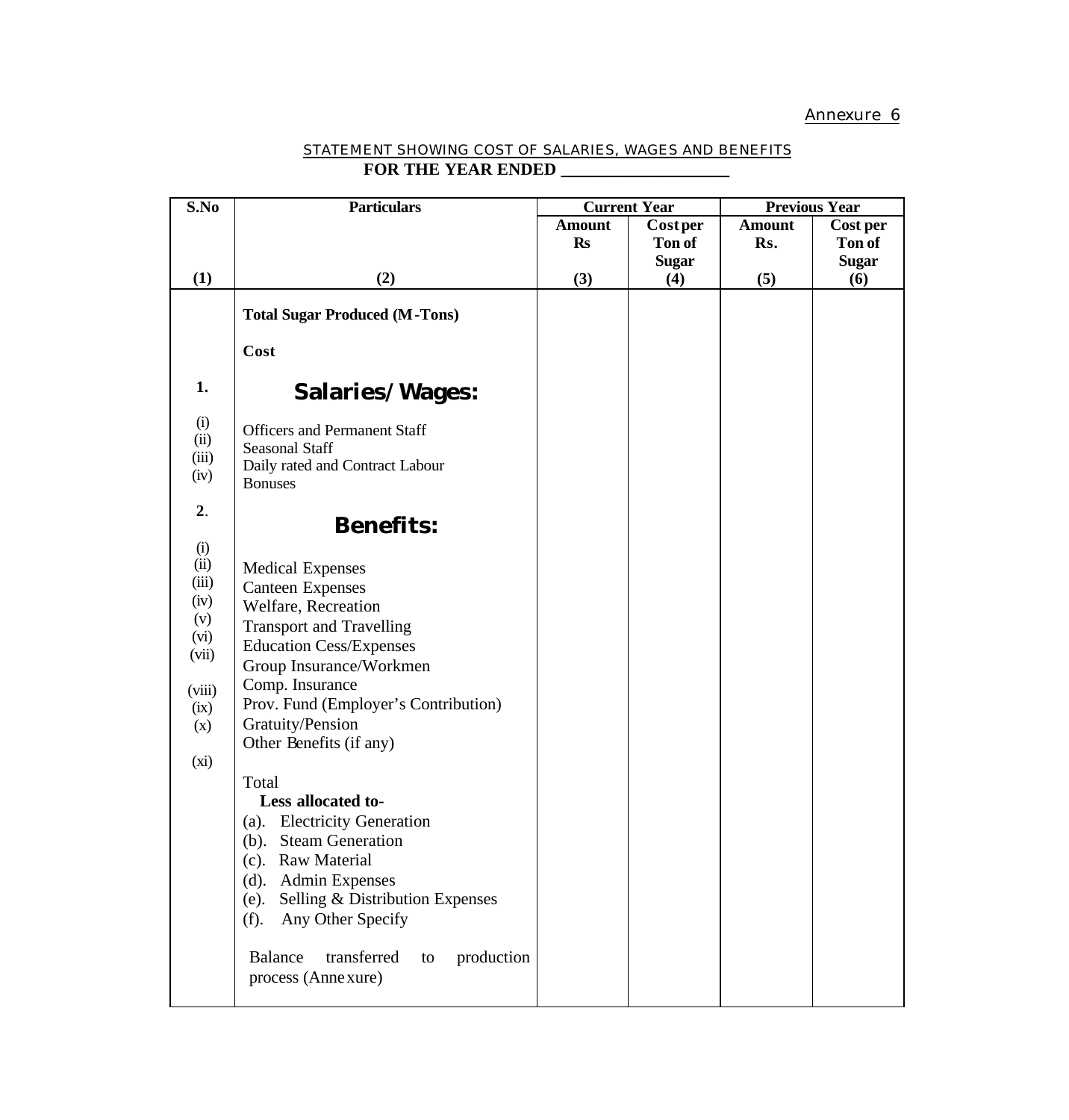## **STATEMENT SHOWING COST OF STEAM/GENERATED CONSUMED** FOR THE YEAR ENDED

| S.No     | <b>Particulars</b>                               | Unit | <b>Current</b>    | <b>Previous</b> | <b>Variance</b> |
|----------|--------------------------------------------------|------|-------------------|-----------------|-----------------|
|          |                                                  |      | year              | Year            |                 |
| $\bf(1)$ | (2)                                              | (3)  | $\left( 4\right)$ | (5)             | (6)             |
|          | Types of steam boilers used                      |      |                   |                 |                 |
| 1.       | No. of days worked                               |      |                   |                 |                 |
| 2.       | Installed Capacity (steam in tonnes)             |      |                   |                 |                 |
| 3.       | Utilised capacity (steam in tonnes)              |      |                   |                 |                 |
| 4.       | Production:                                      |      |                   |                 |                 |
|          | High pressure steam<br>a)                        |      |                   |                 |                 |
|          | b)<br>Medium pressure steam                      |      |                   |                 |                 |
|          | Low pressure steam<br>C)                         |      |                   |                 |                 |
|          | Less: transit losses<br>d)                       |      |                   |                 |                 |
|          | Total<br>e)                                      |      |                   |                 |                 |
| 5.       | Percentage of capacity utilization $(3/2 * 100)$ |      |                   |                 |                 |

|                                                                         |                                                                                                                                                                                                                                                                                                                                                                                                                                                                                                                                                                                                                                                                                                                                                                                                                                                          |                 | <b>Current Year</b>            |                             |                 | <b>Previous Year</b>           |                             |
|-------------------------------------------------------------------------|----------------------------------------------------------------------------------------------------------------------------------------------------------------------------------------------------------------------------------------------------------------------------------------------------------------------------------------------------------------------------------------------------------------------------------------------------------------------------------------------------------------------------------------------------------------------------------------------------------------------------------------------------------------------------------------------------------------------------------------------------------------------------------------------------------------------------------------------------------|-----------------|--------------------------------|-----------------------------|-----------------|--------------------------------|-----------------------------|
| S.<br>No.<br>(1)                                                        | <b>Particulars</b><br>(2)                                                                                                                                                                                                                                                                                                                                                                                                                                                                                                                                                                                                                                                                                                                                                                                                                                | Quantity<br>(3) | Rate per<br>Unit<br>Rs.<br>(4) | <b>Amount</b><br>Rs.<br>(5) | Quantity<br>(6) | Rate per<br>Unit<br>Rs.<br>(7) | <b>Amount</b><br>Rs.<br>(8) |
| 1.<br>2.<br>3.<br>4.<br>5.<br>6.<br>7.<br>8.<br>9.<br>10.<br>11.<br>12. | Water<br>Fuels:<br><b>Bagasse</b><br>a)<br>Own<br>(i)<br>Purchased<br>(ii)<br>Pith<br>b)<br>Coal purchased<br>$\mathbf{c})$<br>Furnace Oil<br>d)<br>Fire Wood<br>$\epsilon$ )<br>f)<br>Gas<br>Other fuels, if any (to be specified)<br>8)<br>Quantity of waste heat from the plant, if any<br>Consumable stores<br>Direct salaries, Wagws and benefits<br>Repairs and Maintenance<br>Other direct expenses (e.g. Boiler inspect ion fee etc.)<br>Insurance<br>Depreciation<br><b>Total Cost of Steam Raised</b><br>Less: Outside sale<br>Total Cost of Steam for Self Consumption<br>Add: Cost of steam purchased<br><b>Total Cost of Steam Consumed</b><br><b>ALLOCATION</b><br>Total of item 12 allocated to<br>White bagged sugar<br>$\mathbf{i}$<br>$\overline{11}$ )<br>Electric power house<br>$\overline{iii}$ )<br>Others:<br>Staff colony<br>a) |                 |                                |                             |                 |                                |                             |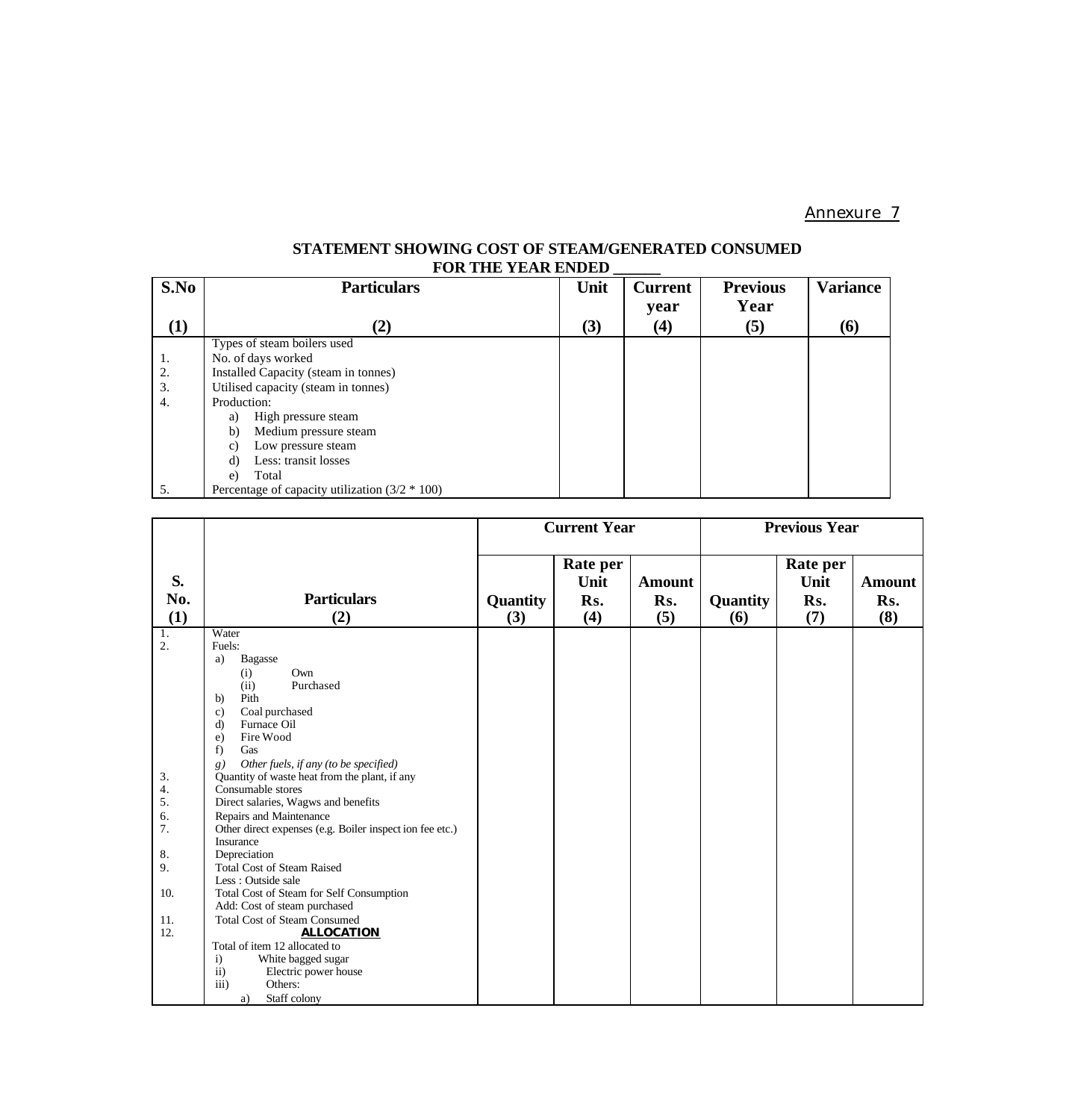| <br>building etc |  |  |  |
|------------------|--|--|--|
| $\ddotsc$<br>.   |  |  |  |

Notes: 1. The rate at which waste heat is evaluated vide item 3 of this annex should be indicated giving details of cost centre from which transferred.

2 Basis adopted for valuation of steam at different pressures be also indicated in the records.

3. Realisations, if any, by sale of steam to outside parties and waste products such as boiler ash shall be shown separately against item 10.

4. Where meters are not installed, consumption of steam shall be assessed on a reasonable basis and applied consistently.

#### **Annexure 8**

#### **STATEMENT OF COST OF ELECTRIC POWER PURCHASED / GENERATED & CONSUMED FOR THE YEAR ENDED \_\_\_\_\_\_**

|    |                                                                               | <b>Current Year</b> | Previous | Variance |
|----|-------------------------------------------------------------------------------|---------------------|----------|----------|
|    | Installed Capacity (KWH)                                                      |                     | Year     |          |
| 2. | No. of units generated (KWH)                                                  |                     |          |          |
| 3. | No. of units purchased (KWH)                                                  |                     |          |          |
| 4. | Total $(2+3)$                                                                 |                     |          |          |
| 5. | Consumption in Power House including other losses                             |                     |          |          |
| 6. | Net units consumed (4-5)                                                      |                     |          |          |
| 7. | Percentage of Consumption and losses to total units<br>Available $=5/4$ * 100 |                     |          |          |
| 8. | Percentage of power generated to installed capacity $2/1 * 100$               |                     |          |          |

|                |                                                        | <b>Current Year</b> |            |               | <b>Previous Year</b> |        |      |
|----------------|--------------------------------------------------------|---------------------|------------|---------------|----------------------|--------|------|
|                |                                                        |                     |            |               |                      | Rate   |      |
|                |                                                        | Quantity            | Rate       | <b>Amount</b> | Quantity             | Rs./M. | Amou |
| S.             | <b>Particulars</b>                                     | M. Ton              | Rs./M. Ton | Rs.           | M. Ton               | Ton    | nt   |
| N <sub>0</sub> | (2)                                                    | (3)                 | (4)        | (5)           | (6)                  | (7)    | Rs.  |
|                |                                                        |                     |            |               |                      |        | (8)  |
| (1)            |                                                        |                     |            |               |                      |        |      |
| 1.             | Steam (Annex 7)                                        |                     |            |               |                      |        |      |
| 2.             | <b>Consumable Stores</b>                               |                     |            |               |                      |        |      |
| 3.             | Salaries and Wages                                     |                     |            |               |                      |        |      |
| 4.             | Other direct expenses                                  |                     |            |               |                      |        |      |
| 5.             | Repairs and maintenance                                |                     |            |               |                      |        |      |
| 6.             | Duty on electricity                                    |                     |            |               |                      |        |      |
| 7.             | Depreciation                                           |                     |            |               |                      |        |      |
|                | Total                                                  |                     |            |               |                      |        |      |
| 8.             | Less: a) Credit for exhaust steam used in process etc. |                     |            |               |                      |        |      |
|                | Other credits, if any<br>b)                            |                     |            |               |                      |        |      |
| 9.             | Cost of power generated                                |                     |            |               |                      |        |      |
| 10.            | Less: Cost of power sold                               |                     |            |               |                      |        |      |
| 11.            | Add: Cost of power purchased                           |                     |            |               |                      |        |      |
| 12.            | Total net cost of power consumed                       |                     |            |               |                      |        |      |
| 13.            | Cost per unit average                                  |                     |            |               |                      |        |      |
|                | <b>ALLOCATIONS</b>                                     |                     |            |               |                      |        |      |
|                | Total at item 12 allocated to:                         |                     |            |               |                      |        |      |
|                | White bagged sugar<br>e)                               |                     |            |               |                      |        |      |
|                | $\ddot{\mathbf{i}}$<br>Self consumption                |                     |            |               |                      |        |      |
|                | iii)<br>Others:                                        |                     |            |               |                      |        |      |
|                | Staff colony<br>a)                                     |                     |            |               |                      |        |      |
|                | Office building<br>b)                                  |                     |            |               |                      |        |      |
|                | Other (specify)<br>$\mathbf{c})$                       |                     |            |               |                      |        |      |
| 9              | Total                                                  |                     |            |               |                      |        |      |

Notes: .1. Credit for the cost of exhaust steam supplied to the sugar factory and for other units shall be determined on a reasonable basis and shown against item 8(a).

2. Realisation, if any, by sale of steam to outside parties, etc. shall be shown separately against item 8(b).

 3. Cost per unit shall be worked out with reference to the net units of power available for use after deducting consumption in the power house and other losses.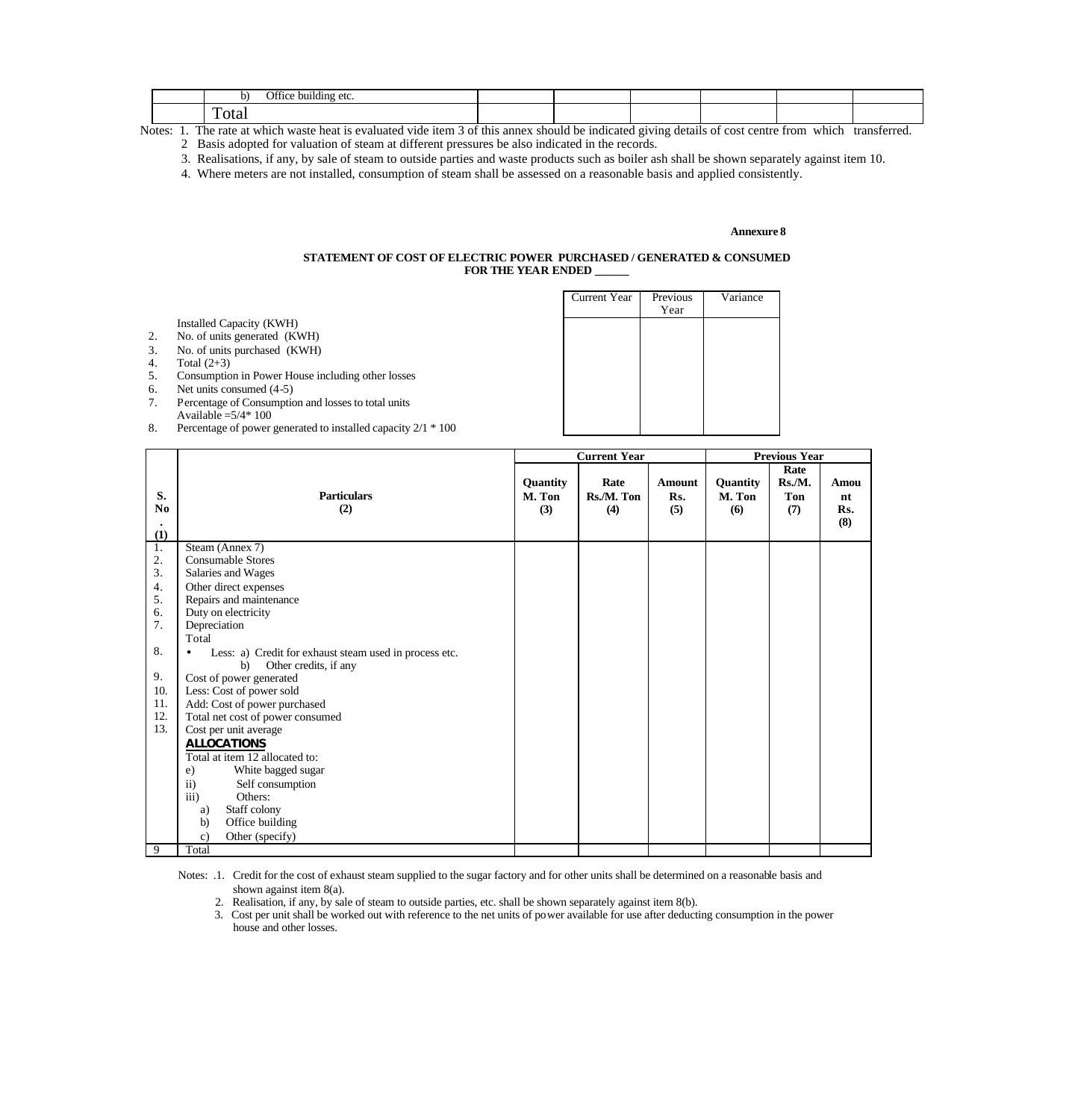## **STATEMENT SHOWING OTHER FACTORY OVERHEADS FOR THE YEAR ENDED \_\_\_\_\_\_\_\_\_**

| S. No            | <b>Description</b>                   | <b>Amount in Rupees</b> |              |                      |              |  |
|------------------|--------------------------------------|-------------------------|--------------|----------------------|--------------|--|
|                  |                                      | <b>Current Year</b>     |              | <b>Previous Year</b> |              |  |
|                  |                                      | <b>Amount</b>           | Cost per     | <b>Amount</b>        | Cost per     |  |
|                  |                                      | <b>Rs</b>               | Ton of       | Rs.                  | Ton of       |  |
|                  |                                      |                         | <b>Sugar</b> |                      | <b>Sugar</b> |  |
|                  | <b>Total Sugar Produced (M-Tons)</b> |                         |              |                      |              |  |
|                  | Cost                                 |                         |              |                      |              |  |
| 1.               | Rent, Rate and Taxes                 |                         |              |                      |              |  |
| 2.               | Printing & Stationery                |                         |              |                      |              |  |
| 3.               | Postage & Telegram                   |                         |              |                      |              |  |
| $\overline{4}$ . | Telephone Fax & Telex                |                         |              |                      |              |  |
| 5.               | Travelling & Conveyance              |                         |              |                      |              |  |
| 6.               | Subscriptions, Books & Periodicals   |                         |              |                      |              |  |
| 7.               | Entertainment                        |                         |              |                      |              |  |
| 8.               | <b>Vehicle Running Expenses</b>      |                         |              |                      |              |  |
| 9.               | Security                             |                         |              |                      |              |  |
| 10.              | Fire Fighting                        |                         |              |                      |              |  |
| 11.              | Other Expenses                       |                         |              |                      |              |  |
| 12.              | Total                                |                         |              |                      |              |  |
|                  | Allocated to                         |                         |              |                      |              |  |
|                  | i) White bagged sugar                |                         |              |                      |              |  |
|                  | ii) Electric Power House             |                         |              |                      |              |  |
|                  | iii)Steam Generation                 |                         |              |                      |              |  |
|                  | iv) Others:                          |                         |              |                      |              |  |
|                  | a)Staff colony                       |                         |              |                      |              |  |
|                  | b) Office building etc               |                         |              |                      |              |  |
|                  | Total as per item 12 above           |                         |              |                      |              |  |

Note: 1. Bases of allocation should be disclosed.

2. Expenses are illustrative only. Companies should provide in detail all items of general overheads.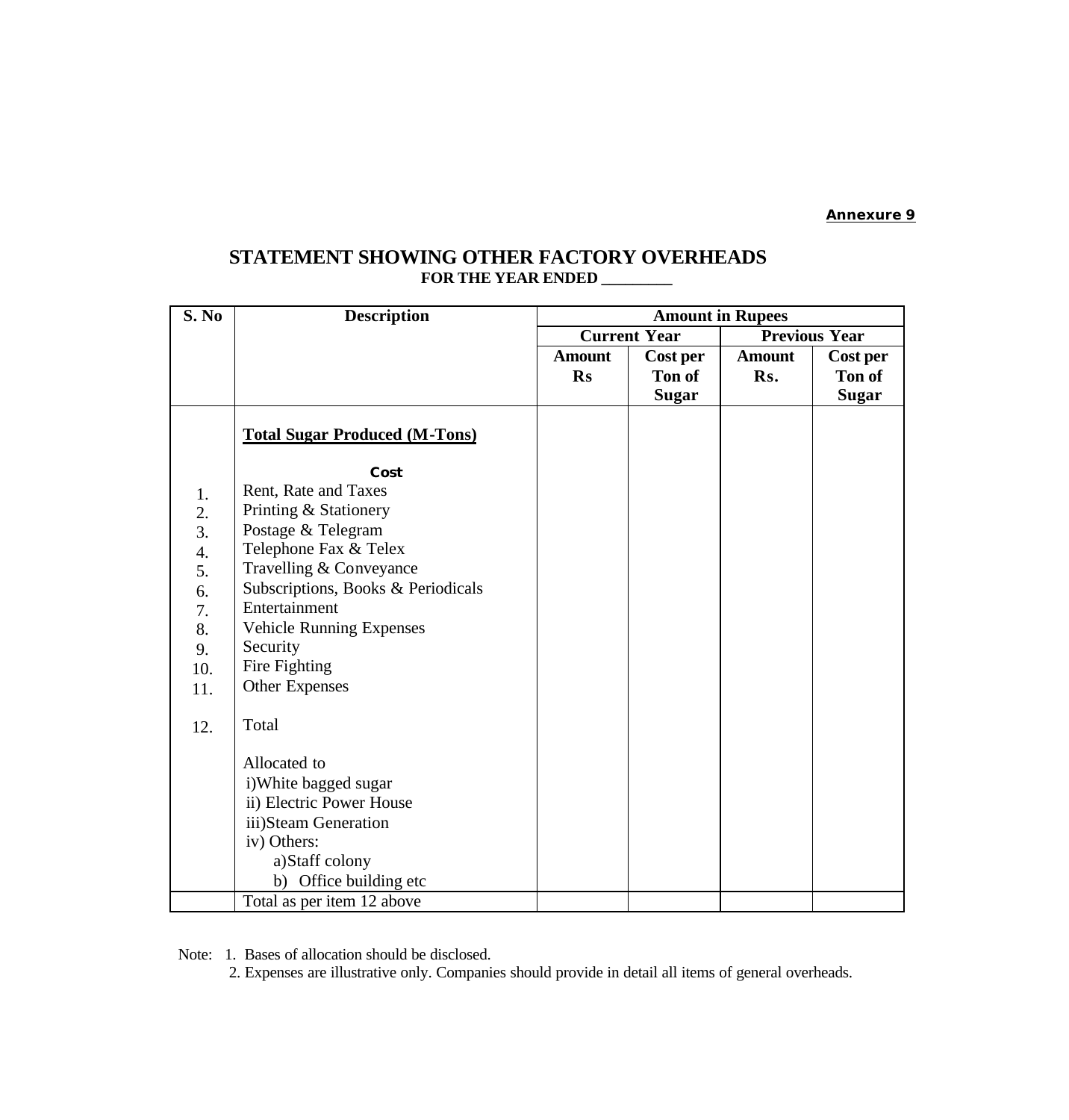# **STATEMENT SHOWING ADMINISTRATIVE EXPENSES FOR THE YEAR ENDED \_\_\_\_\_\_\_\_\_**

|       |                                      | <b>Current Year</b> |              | <b>Previous Year</b> |              |  |
|-------|--------------------------------------|---------------------|--------------|----------------------|--------------|--|
| S. No | <b>Particulars</b>                   | <b>Amount</b>       | Cost per     | <b>Amount</b>        | Cost per     |  |
|       |                                      | <b>Rs</b>           | Ton of       | Rs.                  | Ton of       |  |
|       |                                      |                     | <b>Sugar</b> |                      | <b>Sugar</b> |  |
|       |                                      |                     |              |                      |              |  |
| 1.    | Total Sugar Sold (M-Tons)            |                     |              |                      |              |  |
| 2.    | Cost                                 |                     |              |                      |              |  |
|       |                                      |                     |              |                      |              |  |
|       | Salaries, Wages & Benefits (Annex 6) |                     |              |                      |              |  |
|       |                                      |                     |              |                      |              |  |
|       | Rent, Rate and Taxes                 |                     |              |                      |              |  |
|       | Insurance                            |                     |              |                      |              |  |
|       | Water, Gas & Electricity             |                     |              |                      |              |  |
|       | Printing & Stationery                |                     |              |                      |              |  |
|       | Postage & Telegram                   |                     |              |                      |              |  |
|       | Telephone Fax & Telex                |                     |              |                      |              |  |
|       | Repair & Maintenance                 |                     |              |                      |              |  |
|       | Travelling & Conveyance              |                     |              |                      |              |  |
|       | Subscriptions, Books & Periodicals   |                     |              |                      |              |  |
|       | Entertainment                        |                     |              |                      |              |  |
|       | Advertising                          |                     |              |                      |              |  |
|       | Legal & Professional Exp             |                     |              |                      |              |  |
|       | Auditors remuneration                |                     |              |                      |              |  |
|       | <b>Vehicle Running Expenses</b>      |                     |              |                      |              |  |
|       | Charity & Donation                   |                     |              |                      |              |  |
|       | Others                               |                     |              |                      |              |  |
|       |                                      |                     |              |                      |              |  |
|       |                                      |                     |              |                      |              |  |
|       | Total                                |                     |              |                      |              |  |